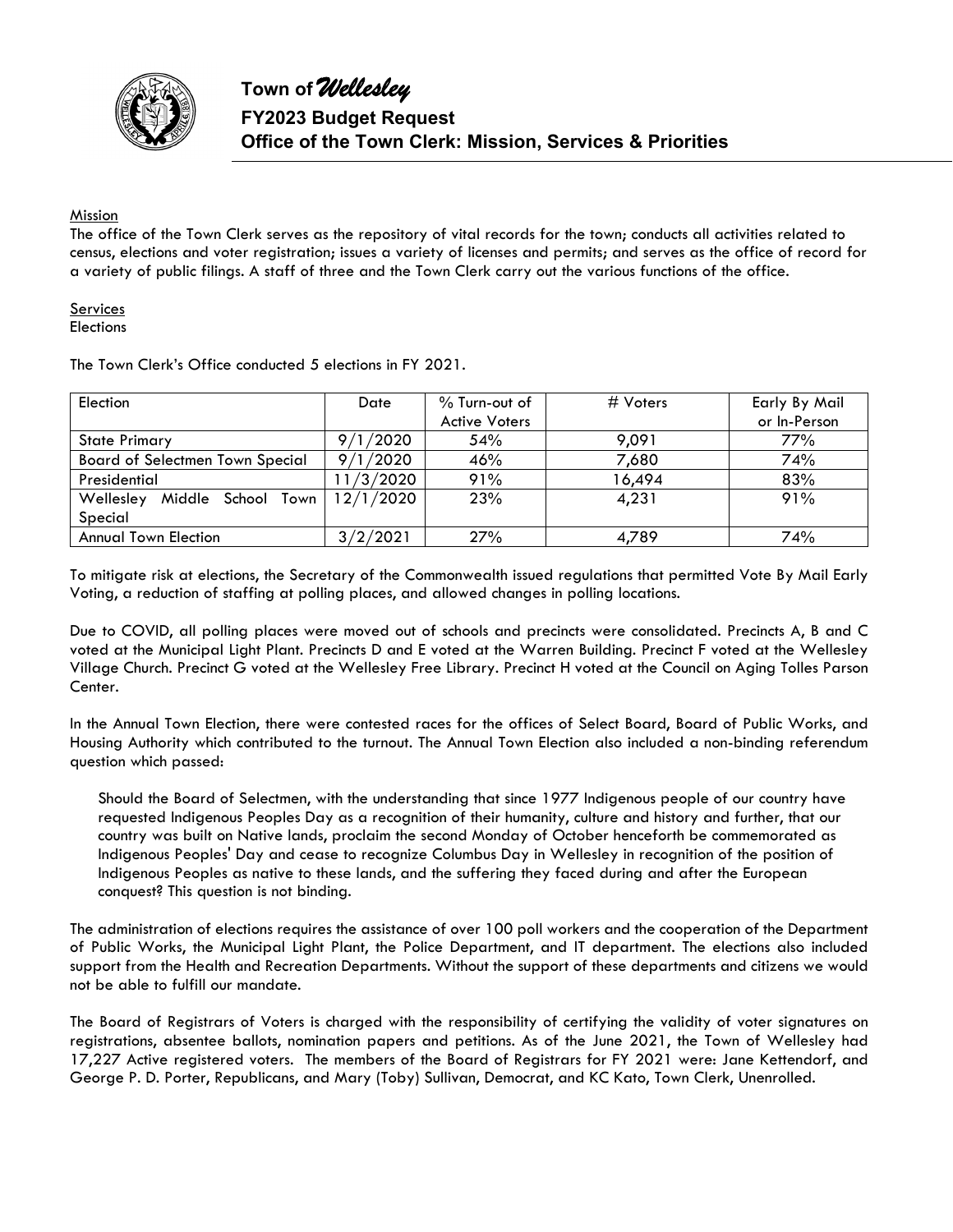

#### Town Meetings

The Town Clerk is responsible for keeping and publishing the minutes of Town Meeting. There were Special Town Meetings on October 26, 2020 through October 28, 2020 to address many warrant articles deferred from the prior Annual Town Meeting. Wellesley Town Meeting members met for 3 sessions. Due to the continuing pandemic, legislation was extended to allow Virtual Town Meetings. Special Town Meeting 1 and Special Town Meeting 2 were held virtually via Zoom Videoconferencing.

The Annual Town Meeting was conducted on April 26<sup>th</sup> and 27<sup>th</sup> and continued on May 3<sup>rd</sup> and 4<sup>th</sup>. The meeting was held virtually via Zoom Videoconferencing.

Vital Records and Miscellaneous

During the period July 1, 2020 to June 30, 2021 the office processed: 186 Birth records 89 Marriage Intentions 204 Death Records

121 Business Certificates

3,498 Dog Licenses

The office maintained a variety of other public records and conducted other miscellaneous activities:

- o ZBA decisions
- o Ethics and open meeting law training and compliance
- o Public records requests in partnership with the Schools, the Selectmen's office and the Police Department.

#### FY23 Budget Priorities

The FY23 Capital Budget has been adjusted by the following:

 At ATM 2019, Town Meeting voted to pilot Electronic Voting. The FY19 budget included \$15,000 to support the purchase or lease and the operations of electronic voting devices for Special and Annual Town Meetings in FY19. Due to the COVID Pandemic, Town Meeting was virtual via Zoom in FY20, FY21, and FY22 and used a polling system in the Zoom Platform. If Town Meeting in person, there will be a capital expenditure of \$16,000 to purchase the devices in FY23 and an operating expenditure of personnel to support the devices.

The FY23 Operating Budget includes the following variances from FY22.

- Due to COVID-19 and special legislation, the State allowed the use of Early Voting by Mail. This new method of voting resulted in a significant increase in voter turn-out, postage and personnel. Wellesley saw an increase in Vote by Mail from 1300 ballots mailed in 2016 (Absentee) to 13,000 ballots mailed in 2020 (Early Voting by Mail). Voting by Mail is expected to extend through FY22. The budget reflects additional postage and personnel expenses to support Voting by Mail.
- We expect to have 4 elections in FY23 versus 2 in FY22.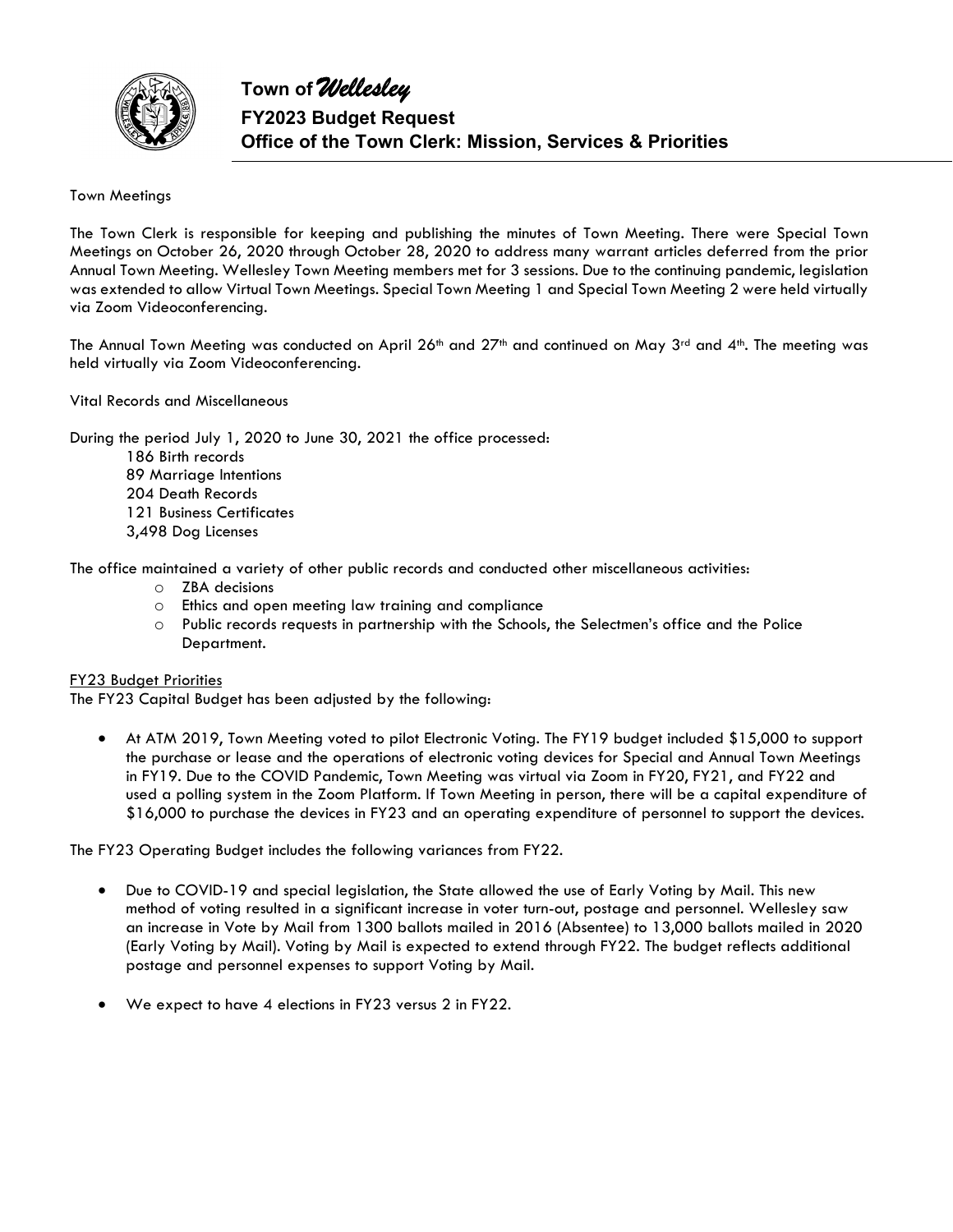



| <b>PERMANENT STAFFING (FTES)</b>                 | <b>FY19</b><br><b>Actual</b> | <b>FY20</b><br><b>Actual</b> | <b>FY21</b><br><b>Actual</b> | <b>FY22</b><br><b>Budget</b> | <b>FY23</b><br><b>Request</b> |
|--------------------------------------------------|------------------------------|------------------------------|------------------------------|------------------------------|-------------------------------|
| <b>Position Titles:</b>                          |                              |                              |                              |                              |                               |
| <b>Town Clerk</b>                                |                              |                              |                              |                              |                               |
| <b>Assistant Town Clerk</b>                      |                              |                              |                              |                              |                               |
| Elections & Reg. Administrator                   |                              |                              |                              |                              |                               |
| <b>Clerk/Voter Registration</b>                  | 0                            | 0                            | 0                            | 0.5                          | 0.5                           |
| <b>Clerk</b><br><b>Total Number of Positions</b> | 0.45<br>3.5                  | 0.5<br>3.5                   | 0.5<br>3.5                   | 0.5<br>4.0                   | 0.5<br>4.0                    |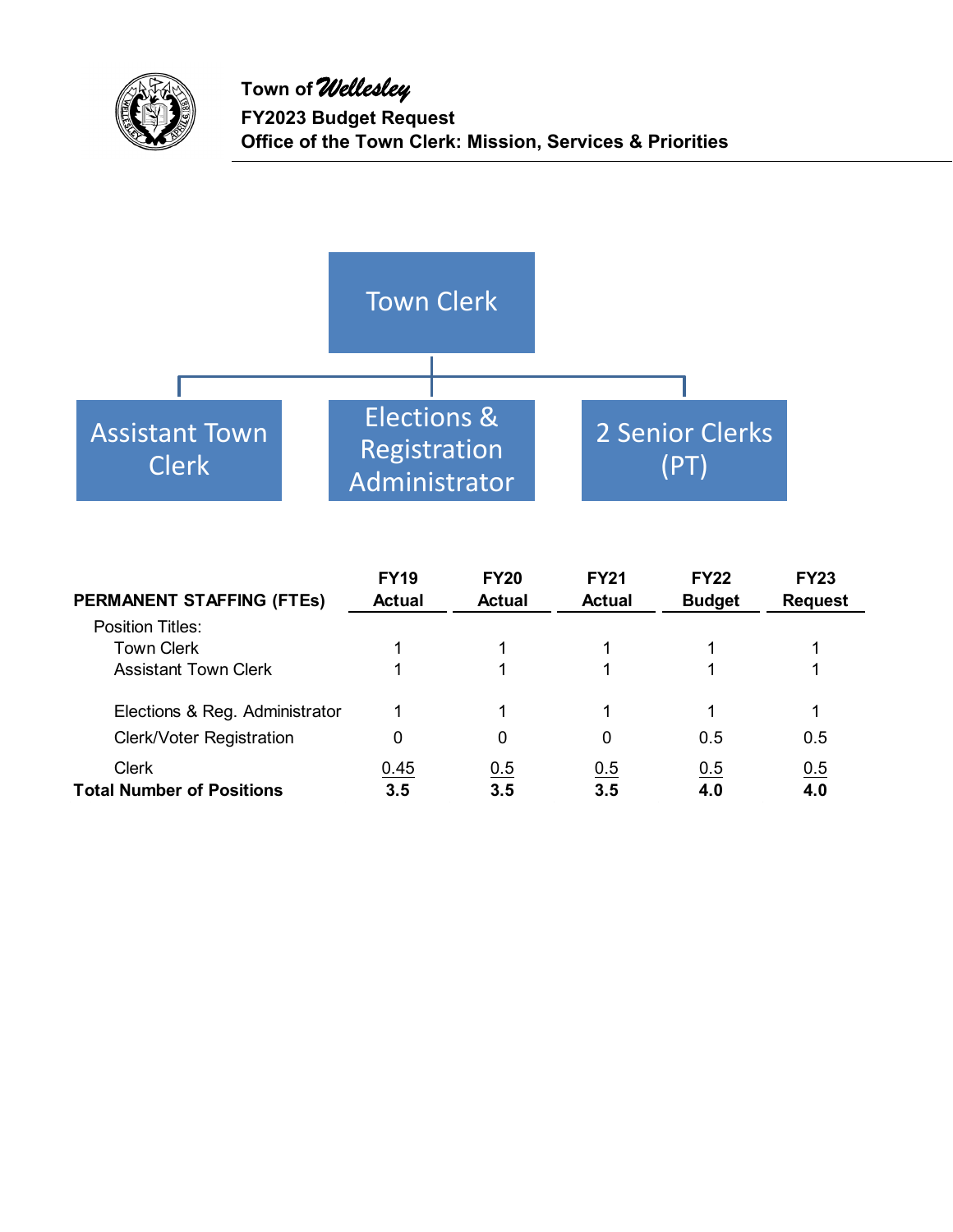

# **Town of** *Wellesley*

**FY2023 Budget Request** 

**Office of the Town Clerk: Mission, Services & Priorities** 

|          |        | Town Clerk FY23 Operating Budget Request               |                       |                              |                              |                              |                               |                           |                          |  |  |  |  |  |
|----------|--------|--------------------------------------------------------|-----------------------|------------------------------|------------------------------|------------------------------|-------------------------------|---------------------------|--------------------------|--|--|--|--|--|
| Org      |        | <b>Account # 01-161</b><br><b>Object Account Title</b> | <b>FY19</b><br>Actual | <b>FY20</b><br><b>Actual</b> | <b>FY21</b><br><b>Actual</b> | <b>FY22</b><br><b>Budget</b> | <b>FY23</b><br><b>Request</b> | \$<br>Variance<br>FY22-23 | %<br>Variance<br>FY22-23 |  |  |  |  |  |
|          |        |                                                        |                       |                              | <b>PERSONAL SERVICES</b>     |                              |                               |                           |                          |  |  |  |  |  |
| 01161100 | 511010 | Senior Administrator                                   | 91,423<br>\$          | \$<br>93,968                 | \$<br>95,950                 | \$102,392                    | \$102,392                     | \$<br>0                   | 0.00%                    |  |  |  |  |  |
| 01161100 | 511220 | <b>Other Professionals</b>                             | 49,508                | 55,155                       | 59,732                       | 58,464                       | 58,464                        | \$                        | 0.00%                    |  |  |  |  |  |
| 01161100 | 511225 | Board of Registrars                                    | 2,600                 | 2,300                        | 2,600                        | 2,300                        | 2,900                         | \$<br>600                 | 26.08%                   |  |  |  |  |  |
| 01161100 | 511370 | Clerical                                               | 71,950                | 74,922                       | 71,566                       | 106,722                      | 122,628                       | \$<br>15,906              | 14.90%                   |  |  |  |  |  |
| 01161100 | 512010 | Pages/Poll Workers                                     | 37,168                | 21,524                       | 34,872                       | 35,100                       | 72,420                        | \$<br>37,320              | 106.32%                  |  |  |  |  |  |
| 01161100 | 512050 | Custodians/Laborers                                    | 1,337                 | 7,164                        | 9,340                        | 5,000                        | 10,000                        | \$<br>5,000               | 100.00%                  |  |  |  |  |  |
| 01161100 | 513160 | <b>Other Overtime</b>                                  | 1,237                 | 1,371                        | 12,516                       | 3,000                        | 6,000                         | \$<br>3,000               | 100.00%                  |  |  |  |  |  |
| 01161100 | 515050 | Longevity                                              | 600                   | 600                          | 600                          | 600                          | 600                           | \$                        | 0.00%                    |  |  |  |  |  |
|          |        | PERSONAL SERVICES SUBTOTAL                             | 255,822               | 257,004                      | 287,176                      | 313,578                      | 375,405                       | 61,827                    | 19.72%                   |  |  |  |  |  |
|          |        |                                                        |                       |                              | <b>EXPENSES</b>              |                              |                               |                           |                          |  |  |  |  |  |
| 01161200 | 517020 | <b>Medical Checkup</b>                                 |                       |                              |                              | 65                           | 65                            | \$                        | $0.00\%$                 |  |  |  |  |  |
| 01161200 | 517030 | <b>Meal Allowances</b>                                 | 1,329                 | 756                          | 847                          | 2,250                        | 2,250                         | \$                        | 0.00%                    |  |  |  |  |  |
| 01161200 | 524030 | <b>Equipment Maintenance</b>                           | 9,982                 | 8,032                        | 13,141                       | 12,400                       | 18,700                        | \$<br>6,300               | 50.81%                   |  |  |  |  |  |
| 01161200 | 534010 | Postage                                                | 8,859                 | 11,706                       | 6,365                        | 17,750                       | 26,500                        | \$<br>8,750               | 49.30%                   |  |  |  |  |  |
| 01161200 | 534030 | Advertising-General                                    | 68                    | 58                           | 136                          | 150                          | 150                           | \$                        | 0.00%                    |  |  |  |  |  |
| 01161200 | 534040 | Printing & Mailing Expense                             | 9,410                 | 15,239                       | 15,303                       | 20,700                       | 26,000                        | \$<br>5,300               | 25.60%                   |  |  |  |  |  |
| 01161200 | 538020 | Book Binding Services-see Obj                          | $\overline{a}$        | 1,269                        | ä,                           | 2,750                        | 2,750                         | \$                        | 0.00%                    |  |  |  |  |  |
| 01161200 | 538050 | <b>Deliveries</b>                                      |                       |                              |                              | 150                          | 150                           | \$                        | 0.00%                    |  |  |  |  |  |
| 01161200 | 538090 | <b>Other Purchased Services</b>                        | 850                   | 2,252                        | 590                          | 1,550                        | 1,550                         | \$                        | 0.00%                    |  |  |  |  |  |
| 01161200 | 542010 | <b>Office Supplies</b>                                 | 3,267                 | 643                          | 3,578                        | 3,300                        | 3,500                         | \$<br>200                 | 6.06%                    |  |  |  |  |  |
| 01161200 | 542040 | Paper & Stationary                                     | 330                   | 419                          | 503                          | 500                          | 500                           | \$                        | 0.00%                    |  |  |  |  |  |
| 01161200 | 542090 | Other Supplies - Dog Tags                              | 1,922                 | 1,203                        | 1,175                        | 1,200                        | 1,200                         | \$                        | 0.00%                    |  |  |  |  |  |
| 01161200 | 571010 | Travel-Mileage                                         | 232                   | 80                           | ٠                            | 250                          | 250                           | \$                        | 0.00%                    |  |  |  |  |  |
| 01161200 | 571110 | Conf/Meetings-Administrators                           | 482                   | 413                          | 40                           | 750                          | 750                           | \$                        | 0.00%                    |  |  |  |  |  |
| 01161200 | 573010 | Dues-Administrators                                    | 175                   | 150                          | 150                          | 175                          | 175                           | \$                        | 0.00%                    |  |  |  |  |  |
| 01161200 | 574120 | Public Employee Bond                                   | 100                   | 100                          | 100                          | 100                          | 100                           | \$                        | 0.00%                    |  |  |  |  |  |
| 01161200 | 583053 | Equipment Replacement                                  | 1,577                 |                              | 953                          |                              | ÷                             | \$                        | 0.00%                    |  |  |  |  |  |
| 01161200 | 527090 | <b>Other Rentals/Leases</b>                            |                       |                              |                              | 15,000                       |                               | \$(15,000)                | $-100.00\%$              |  |  |  |  |  |
|          |        | <b>EXPENSE SUBTOTAL</b>                                | 38,583                | 42,320                       | 42,880                       | 79,040                       | 84,590                        | 5,550                     | 7.02%                    |  |  |  |  |  |
|          | 570000 | Other Charges & Expenses                               |                       | 2,219                        |                              |                              |                               | \$                        | 0.00%                    |  |  |  |  |  |
|          |        | <b>DEPARTMENT TOTAL</b>                                | \$294,405             | \$299,325                    | \$<br>330,057                | \$392,618                    | \$459,995                     | 67,377                    | 17.16%                   |  |  |  |  |  |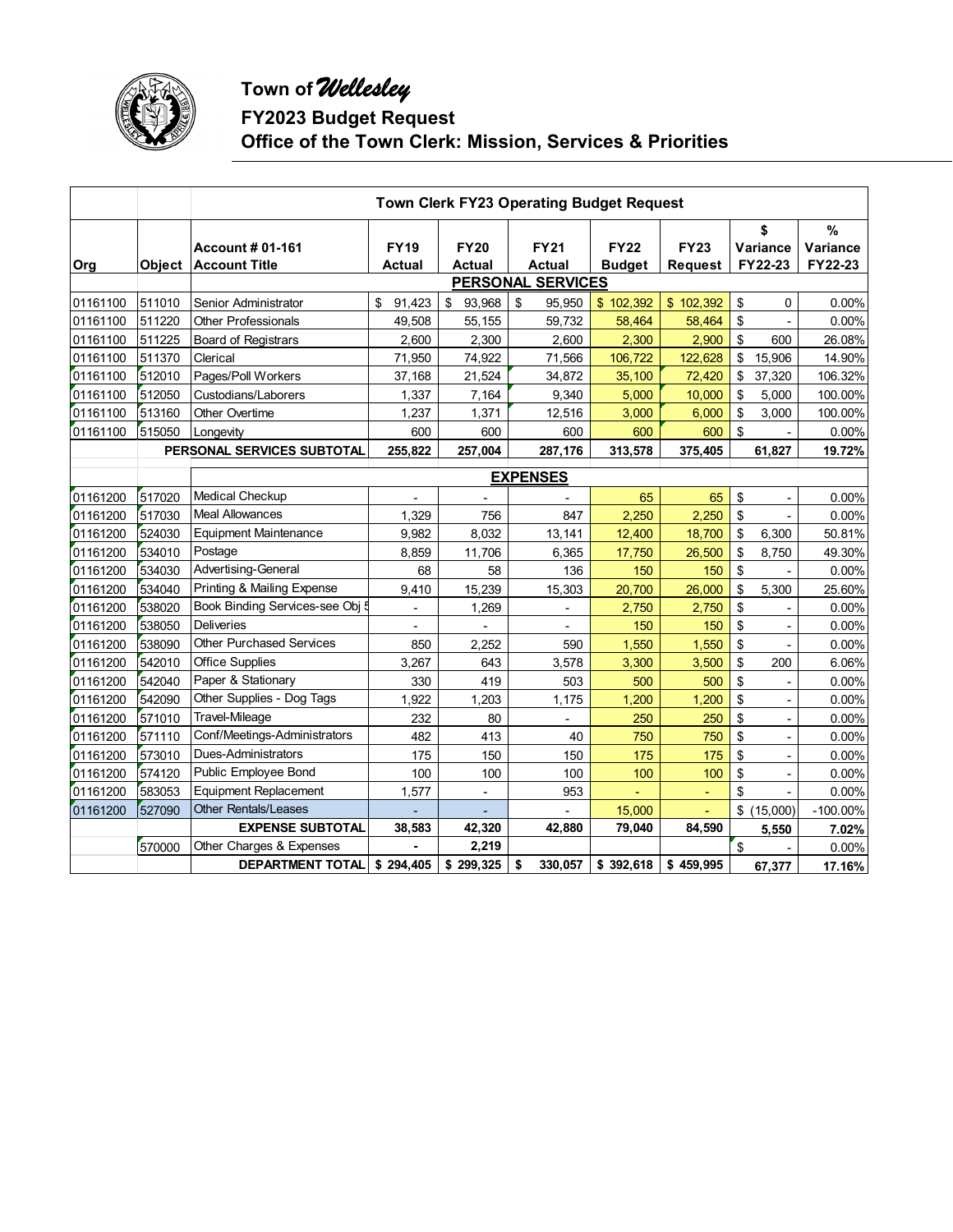

## DEPARTMENT MISSION:

The mission of the assessors' office is to value real and personal property efficiently, fairly and accurately, in accordance with the laws of the Commonwealth of Massachusetts and comply with regulations established by the Department of Revenue; to administer motor vehicle excise; exemption and abatement programs; and to address concerns of the public by exhibiting the highest level of competence and professionalism.

MAJOR AREAS OF RESPONSIBILITY:

The assessors' office functions as part of the town governmental system but most activities are governed by Massachusetts's general laws and regulated by the Massachusetts Department of Revenue (DOR). We have direct responsibility for insuring that property taxes and motor vehicle excise taxes, the source of over 85% of the town's budget, occurs efficiently. The increased dependence on property taxes and the vital New Growth component of the tax levy reinforces the importance of the assessors' office and the need for accurately administrating Massachusetts' property tax laws. The major areas of responsibilities are illustrated through the following activities (annual number in parentheses):

- Annual valuation of all real property using the Town's mass appraisal system and analysis of market conditions. (8,510 parcels)
- Annual discovery and valuation of all business personal property accounts. Inform all business owners on their requirement to complete the state Form of List. (1,000 business accounts)
- Motor vehicle excise billing and adjustments due to changes in ownership. (24,200 bills)
- Collection of objective and subjective property data as a result of building permits, sales transfers and cyclical inspections. (1,500 field inspections)
- Measure and sketch to scale the footprint of all buildings in town. Calculate total square footage of buildings. (1,500 properties annually)
- Process deed transfers for real estate market analysis and accurate mailing of tax bills. (1,000 deeds)
- Review building permits and subdivision plans to measure the impact on property values and make all necessary changes to the valuation database.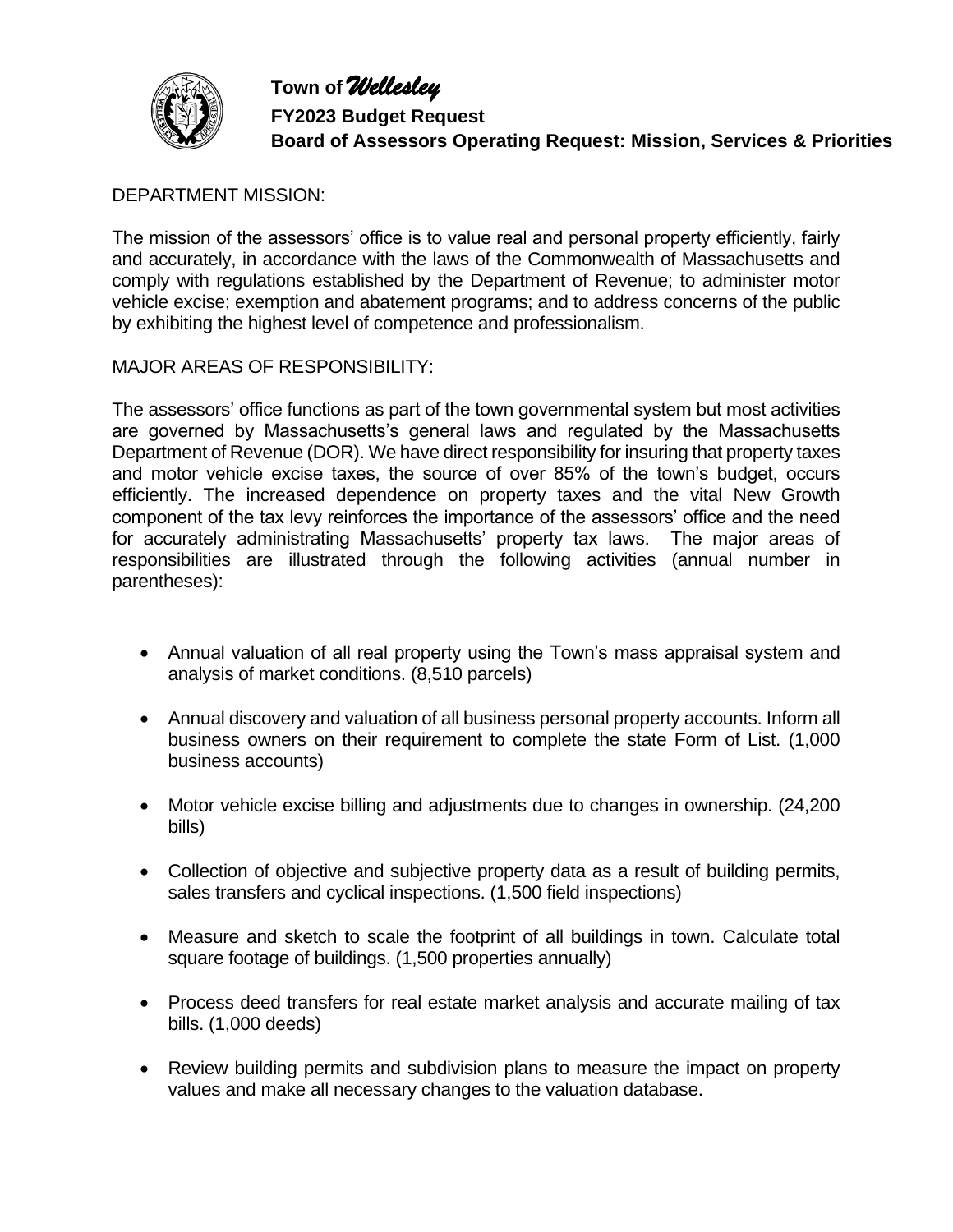

- Perform annual statistical testing as required by the Massachusetts Department of Revenue to ensure horizontal and vertical equity amongst all taxpayers.
- Promote statutory personal tax exemptions, assist seniors in completing forms, and verification of taxpayer's income and assets for decision on application. (175 annual applications)
- Assist seniors in understanding and completing the application for the tax deferral program. Process applications by verification of income restrictions, assist in gaining approval from banks when a mortgage is held on the property, and record liens to protect the town's interest in repayment of the deferred taxes. (40 applicants)
- Process all local appeals of property assessments, review applicant's issues, gather market evidence and documentation supporting assessments, review with board of assessors and process their decisions on appeals. (200 applications)
- Prepare and testify on appeals before the State Appellate Tax Board, verify jurisdictional compliance. (20 cases)
- Responsible for the preparation of the town's recapitulation sheet (recap sheet) and providing documentation for setting of the town's annual tax rate and compliance with the provisions of Proposition 2 ½.
- Maintain the comprehensive property database containing legal ownership data, detailed building information, sketches, and photographs on all properties. This database is an asset used as the platform for several other departments.
- Annual compliance review and valuation of chapter land discounts and filing of liens on the properties. (14 properties)
- Collection of data on new taxable property for both real estate and personal property and the calculation of annual New Growth added to Town's tax levy limit. (1,500 properties)
- Calculation and billing of Payment in Lieu of Taxes (PILOT) for exempt properties. (beginning in fiscal 2012 only Babson College - about \$1,500 annual payment)
- Meet with taxpayers and motor vehicle owners to explain and instill confidence in the consistent application of Massachusetts tax laws.
- Produce and distribute documentation on property tax valuation models and tax levy.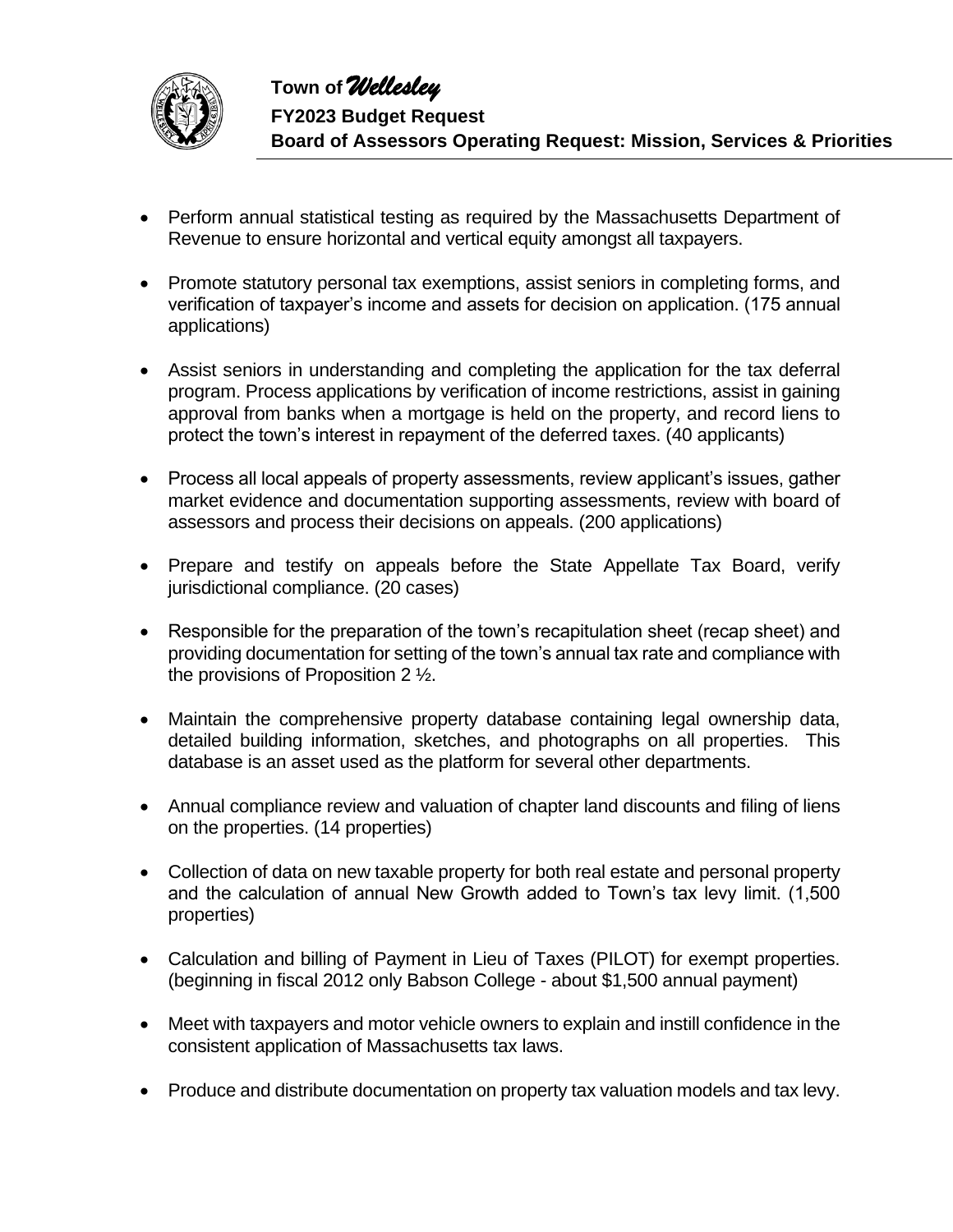

- Produce customized reports from our extensive database as requested by other departments and the general public.
- Assist with the assigning of house numbers.
- Taxpayer assistance. Taxes are never popular and assessment procedures are technical and difficult to understand.
- Prepare Tax Classification report and present to the board of selectmen for annual public hearing on dual tax rate option.
- Compliance reporting to the Department of Revenue on their on-line Gateway system; end-of-year Tax Rate Recapitulation Sheet reports and supporting documentation prior to approval of tax rate.

#### PROGRAM OBJECTIVES:

In Massachusetts "full and fair cash value" is the standard by which property is taxed. In order to meet these standards, we must collect, record and analyze a great deal of information about each property, including the price similar properties would bring on the open market. Valuation for commercial properties includes an analysis from an investment point of view since the purchase price depends, in large part, on the return a buyer expects to receive. The Department of Revenue requires assessors to annually adjust assessments to current market value. Every fifth year the DOR performs a comprehensive audit and certification of the values.

#### DEPARTMENT PRIORITIES:

Our priority has always been to produce fair and equitably assessed values for timely tax bills and to instill taxpayer confidence. Failure to comply with Massachusetts's property tax laws or to issue tax bills by the statutory deadlines may jeopardize the town's cash flow and possible bond rating.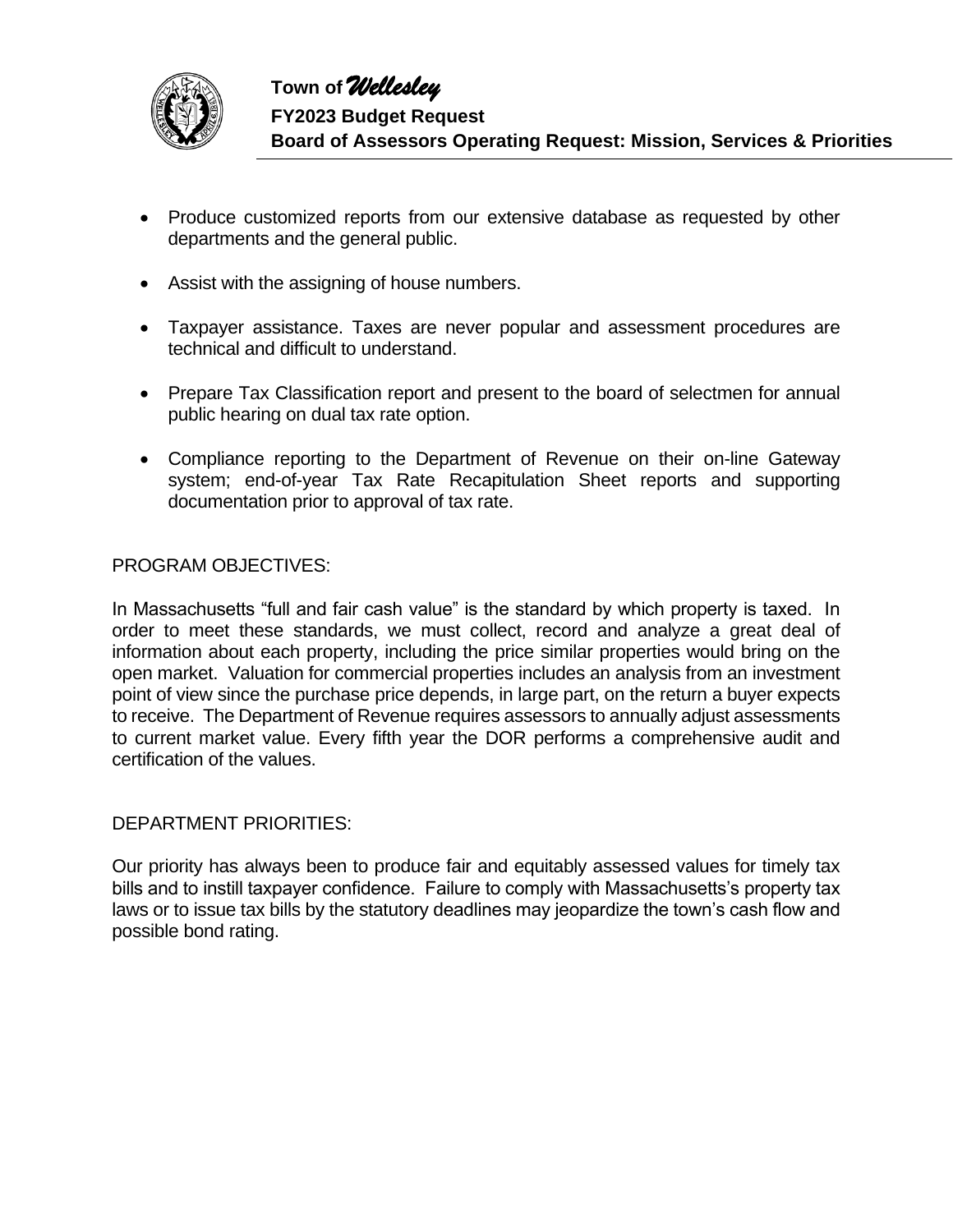

**Town of** *Wellesley* **FY2023 Budget Request Board of Assessors Operating Request: Mission, Services & Priorities**



| <b>PERMANENT STAFFING (FTES)</b> | <b>FY19</b><br><b>Actual</b> | <b>FY20</b><br>Actual | <b>FY21</b><br><b>Actual</b> | <b>FY22</b><br><b>Budget</b> | <b>FY23</b><br><b>Request</b> |
|----------------------------------|------------------------------|-----------------------|------------------------------|------------------------------|-------------------------------|
| Position Titles:                 |                              |                       |                              |                              |                               |
| <b>Chief Assessor</b>            | 1.0                          | 1.0                   | 1.0                          | 1.0                          | 1.0                           |
| Assistant Administrator          | 1.0                          | 1.0                   | 1.0                          | 1.0                          | 1.0                           |
| <b>Principal Assessor</b>        | 1.0                          | 1.0                   | 1.0                          | 1.0                          | 1.0                           |
| Secretary/Technical Assistant    | 1.0                          | 1.0                   | 1.0                          | 1.0                          | 1.0                           |
| Part-time (Temporary & clerk)    | 0.3                          | 0.3                   | 0.3                          | 0.3                          | 0.3                           |
| <b>Total Number of Positions</b> | 4.3                          | 4.3                   | 4.3                          | 4.3                          | 4.3                           |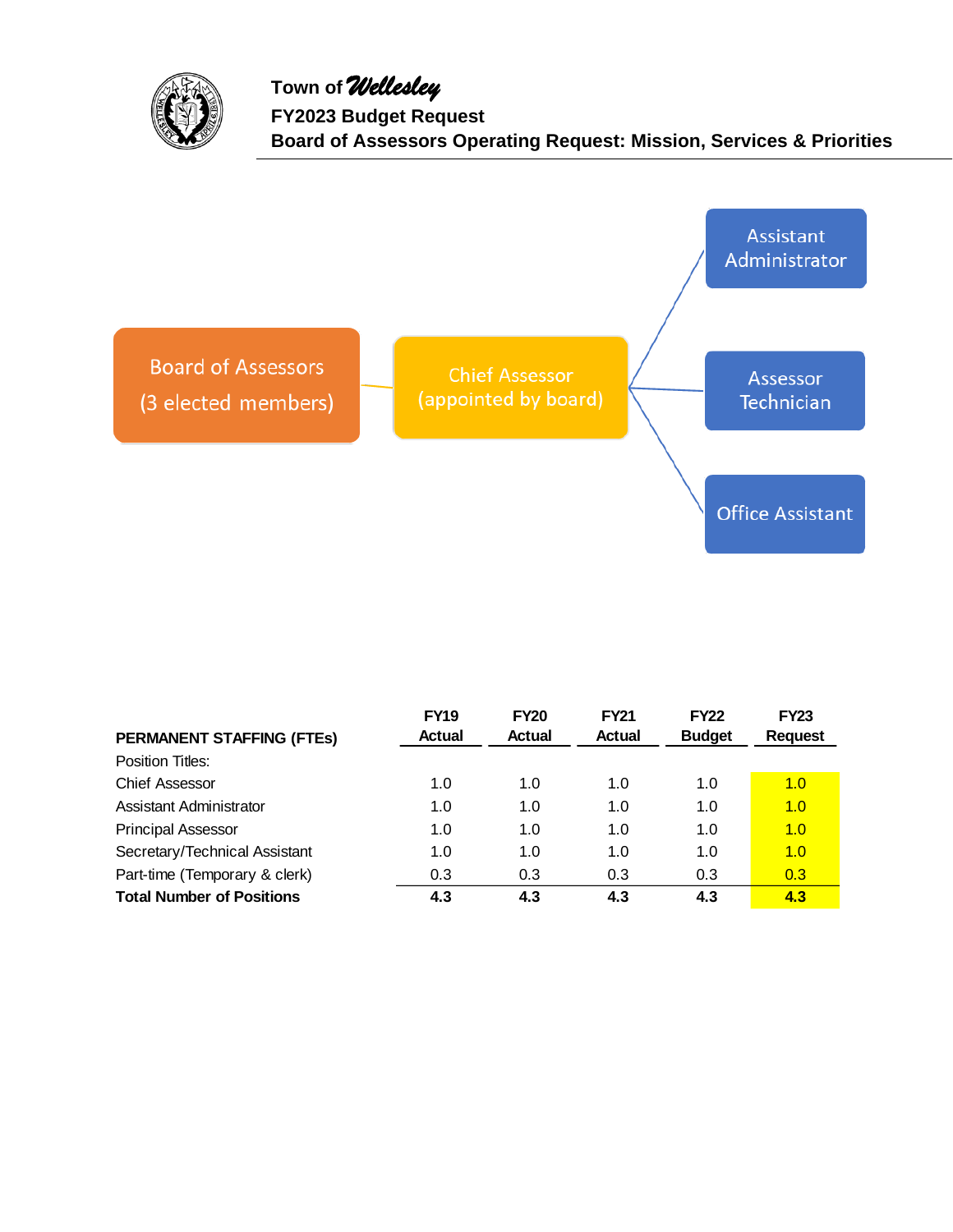

# **Town of** *Wellesley*

**FY2023 Budget Request**

**Board of Assessors Operating Request: Mission, Services & Priorities**

|          |        | <b>Assessor Department FY23 Operating Budget Request</b> |               |             |                          |               |             |                      |            |  |  |  |  |
|----------|--------|----------------------------------------------------------|---------------|-------------|--------------------------|---------------|-------------|----------------------|------------|--|--|--|--|
|          |        | <b>Account # 01-141</b>                                  | <b>FY19</b>   | <b>FY20</b> | <b>FY21</b>              | <b>FY22</b>   | <b>FY23</b> | \$ Variance          | % Variance |  |  |  |  |
| Org      | Object | <b>Account Title</b>                                     | <b>Actual</b> | Actual      | <b>Actual</b>            | <b>Budget</b> | Request     | FY22-23              | FY22-23    |  |  |  |  |
|          |        |                                                          |               |             | <b>PERSONAL SERVICES</b> |               |             |                      |            |  |  |  |  |
| 01141100 | 511010 | Senior Administrator                                     | \$106,836     | \$109,811   | \$111,580                | 113,533<br>\$ | 113,532     | \$<br>(0)            | 0.00%      |  |  |  |  |
| 01141100 | 511220 | <b>Other Professionals</b>                               | 57,362        | 58,959      | 60,202                   | 132,277       | 133,691     | \$<br>1,414          | 1.07%      |  |  |  |  |
| 01141100 | 511370 | <b>Support Staff</b>                                     | 108,110       | 114,778     | 125,834                  | 61,644        | 61,893      | \$<br>249            | 0.40%      |  |  |  |  |
| 01141100 | 512290 | Part-time / Temporary /<br>Seasonal Help                 | 3.788         | 2,075       | 3,728                    | 5,725         | 5,725       | \$                   | 0.00%      |  |  |  |  |
| 01141100 | 513120 | Longevity                                                |               |             |                          |               |             | \$                   | 0.00%      |  |  |  |  |
|          |        |                                                          | 276,097       | 285,623     | 301,344                  | 313,178       | 314,841     | \$<br>1,662          | 0.53%      |  |  |  |  |
|          |        |                                                          |               |             | <b>EXPENSES</b>          |               |             |                      |            |  |  |  |  |
| 01141200 | 524030 | Equipment Maint.                                         | ä,            | 198         | 152                      | \$<br>200     | 200         | \$<br>ä,             | 0.00%      |  |  |  |  |
| 01141200 | 530130 | Legal Services-Special Counsel                           |               |             |                          | \$            |             | \$                   | 0.00%      |  |  |  |  |
| 01141200 | 530500 | Training & Development                                   | 1,075         | 410         | 1,285                    | \$<br>1,500   | 1,500       | \$                   | 0.00%      |  |  |  |  |
| 01141200 | 530600 | Appraisals and Surveys                                   | 53,000        | 75,300      | 69,500                   | \$<br>55,125  | 61,000      | \$<br>5,875          | 10.66%     |  |  |  |  |
| 01141200 | 530600 | Appraisals and Surveys                                   | ä,            |             |                          | \$<br>6,500   | 6,500       | \$<br>$\blacksquare$ | 0.00%      |  |  |  |  |
| 01141200 | 530800 | <b>Computer Software Services</b>                        | 7.000         | 6,000       | 7,500                    | \$<br>7,000   | 7,000       | \$                   | 0.00%      |  |  |  |  |
| 01141200 | 534010 | Postage                                                  | 1,304         | 1,042       | 1,042                    | \$<br>2,200   | 2,200       | \$<br>÷.             | 0.00%      |  |  |  |  |
| 01141200 | 534030 | Advertising                                              |               |             | 51                       | \$            |             | \$                   | 0.00%      |  |  |  |  |
| 01141200 | 534040 | Printing & Mailing Expense                               | 82            | 92          | 301                      | \$<br>2,000   | 2,000       | \$<br>ä,             | 0.00%      |  |  |  |  |
| 01141200 | 534060 | Photocopying                                             |               | 1,211       |                          | \$            |             | \$<br>$\blacksquare$ | 0.00%      |  |  |  |  |
| 01141200 | 538010 | Deed/Abstract Copies                                     | 304           | 228         | 640                      | \$<br>700     | 700         | \$                   | 0.00%      |  |  |  |  |
| 01141200 | 542010 | <b>Office Supplies</b>                                   | 1,310         | 1,619       | 1,326                    | \$<br>1,500   | 1,500       | \$                   | 0.00%      |  |  |  |  |
| 01141200 | 553060 | <b>Computer Supplies</b>                                 | 1,387         | 443         | 204                      | \$<br>2,000   | 2,000       | \$                   | 0.00%      |  |  |  |  |
| 01141200 | 571010 | Travel-Mileage                                           | 2,444         | 1,594       | 1,549                    | \$<br>3,000   | 3,000       | \$<br>÷.             | 0.00%      |  |  |  |  |
| 01141200 | 571110 | Conf/Meetings-Administrators                             | 559           | 1,339       | 210                      | \$<br>1,500   | 1,500       | \$                   | 0.00%      |  |  |  |  |
| 01141200 | 573010 | Dues-Administrators                                      | 1,675         | 1,790       | 1,555                    | \$<br>1,800   | 1,800       | \$                   | 0.00%      |  |  |  |  |
|          |        |                                                          | 70,140        | 91,265      | 85,314                   | 85,025        | 90,900      | 5,875                | 6.91%      |  |  |  |  |
|          | 570000 | Other Charges & Expenses                                 |               | 154         |                          |               |             |                      | 0.00%      |  |  |  |  |
|          |        |                                                          | \$ 346.237    | \$376,888   | \$386,658                | \$398,203     | \$405,741   | \$<br>7,537          | 1.89%      |  |  |  |  |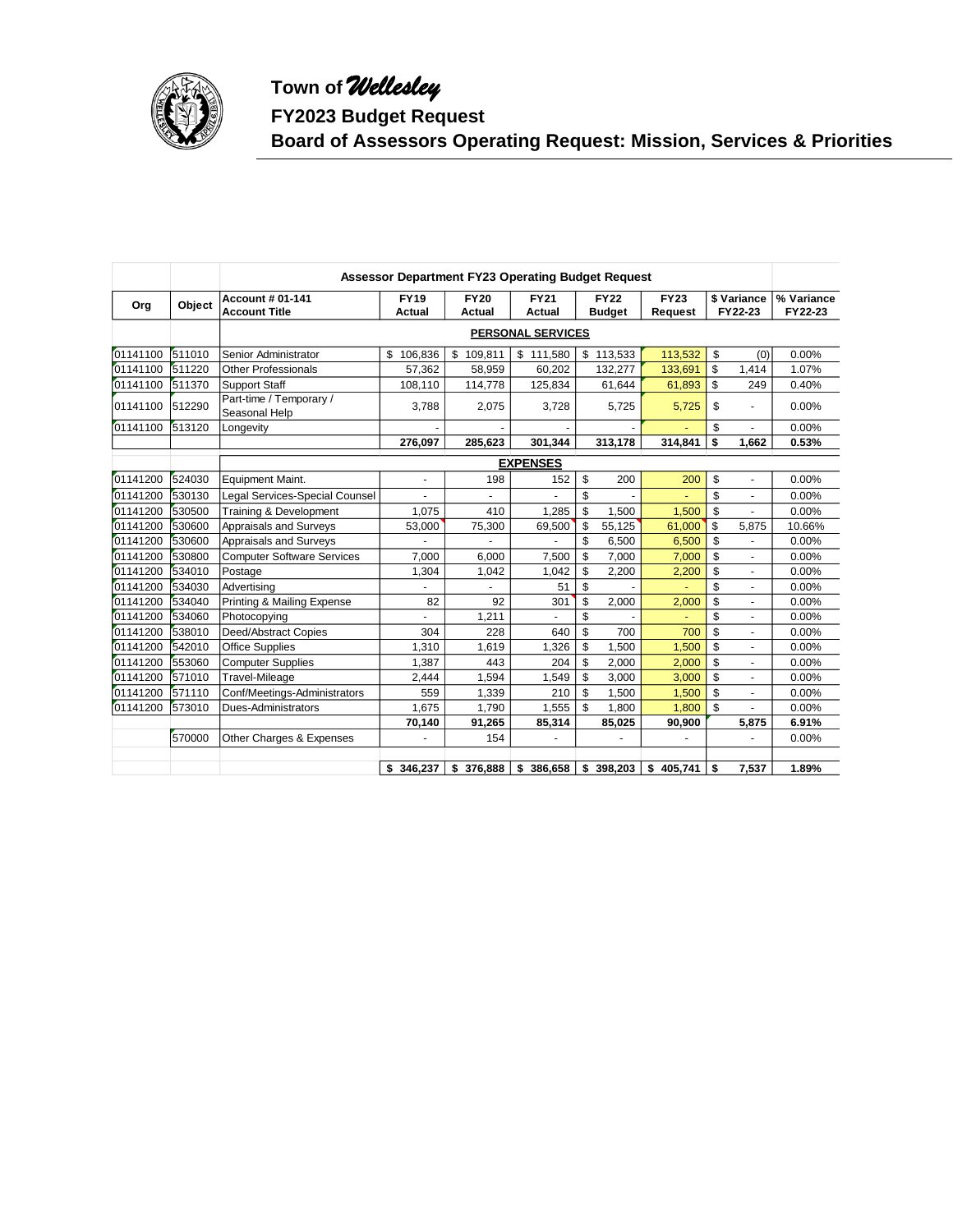

**Town of** *Wellesley* **FY2023 Budget Request Planning Board Operating Narrative: Mission, Services & Priorities**

## MISSION AND DUTIES

The Planning Board consists of five elected members and one appointed associate member. The Board guides the Town of Wellesley in preserving and enhancing Wellesley's quality of life by fostering a diverse housing stock, multi-modal transportation options, valuable natural resources, resilient infrastructure, and a thriving local economy. Particular Town land use goals are identified in the Town's Unified Plan 2018-2028. The Planning Board achieves these goals through the creation and implementation of Zoning Bylaws, policies, long-term planning, and by promoting citizen participation in the planning process.

The role of the Planning Board is to make short- and long-term decisions related to land use in the Town of Wellesley. The Planning Board seeks to realize the vision of Wellesley residents for their community through the judicious use of municipal planning and project review. Planning is proposing 11 articles for consideration at the 2022 Annual Town Meeting.

The Planning Board is also involved with the review of, and issuance of permits for, many projects of all sizes throughout the Town as further discussed below.

The activities and duties of the Planning Board reflect the size and complexity of the Town of Wellesley. Wellesley is a desirable community in part because of the planning, both by private parties and the Town, that has shaped the Town. The latest assessed value of properties in the Town is over \$13,000,000,000. Providing for the continued use and redevelopment of this property base is essential to the Town and the quality of life for its residents. At the same time, the Town is built-out, so all new development requires further attention in shaping the bylaws and issuing permits for projects.

# CLIMATE ACTION

Planning considers protection of the environment and promotion of sustainable development one of its key responsibilities. In October 2020 Planning proposed and Town Meeting approved significant amendments to the Zoning Bylaw regarding Tree Protection, Natural Resource Protection, and Drainage. The articles for the Annual Town Meeting include additional articles to incorporate sustainable construction and reductions in energy use into the Zoning Bylaw for consideration in FY22. Preservation of structures and landscapes and preventing adverse impacts such as increased runoff are major factors in its permitting activities, including Large House Review and its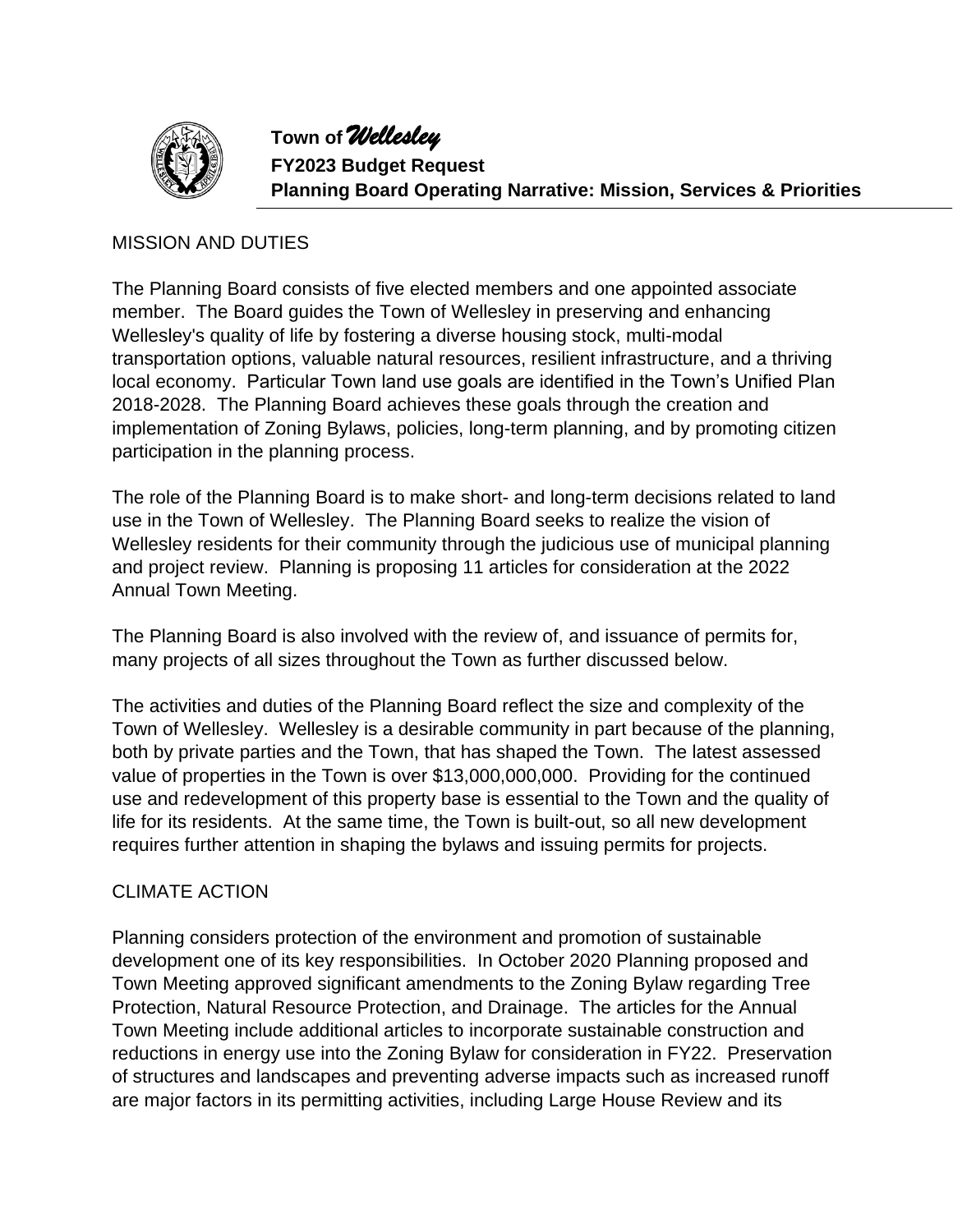support of the Historical Commission and the Historic District Commission. Planning works extensively with all Town departments, boards, and commissions in developing and pursuing these actions.

## PLANNING DEPARTMENT

The Planning Department is overseen by and supports the Planning Board to assist in the development and maintenance of a functional and attractive residential community by implementing the Zoning Bylaws and by initiating and reviewing projects.

The Planning Department currently is budgeted five staff members: the Planning Director, the Senior Planner, one full-time Planner, one part-time Planner, and a parttime Department Administrator. As described below, the FY23 Budget seeks to increase these staffing levels.

The Department serves as professional staff to the Historical Commission, Historic District Commission, Design Review Board, and the Denton Road Neighborhood Conservation District Commission. It provides supplemental assistance to the Zoning Board of Appeals as needed, particularly for Comprehensive Permits under MGL c. 40B issued by the ZBA. The Department has frequent interaction with the Building Department and the Zoning Enforcement Officer on questions about the Zoning Bylaws.

The Planning Board is also involved with the review of many projects of all sizes throughout the Town. During FY21, the Planning Department staff prepared for and attended a total of eighty - five (85) meetings of the Planning Board, Design Review Board, Historical Commission, Historic District Commission, and Denton Road Neighborhood Conservation District Commission. Additionally, staff attended sessions of Town Meeting, Special Town Meeting, meetings of the Board of Selectmen and Zoning Board of Appeals, and meetings associated with special projects, such as the Mobility Committee and the Housing Committee, Design Review Board Guidelines and Historic Preservation Design Guidelines.

During the same period, the Planning Department staff processed eighty-seven (87) new applications for the Planning Board, Design Review Board, and Historic District Commission, Denton Road Neighborhood Conservation District, and applications for over 100 properties under the Town's Historical Preservation Demolition Review Bylaw. In addition, the Planning Board reviewed and made recommendations to the Zoning Board of Appeals for Planning Board for over 100 applications made to the Zoning Board of Appeals. During FY22 the Planning Board and the Planning Department have continued to work at these levels and expect to continue at the same or increased levels during FY23.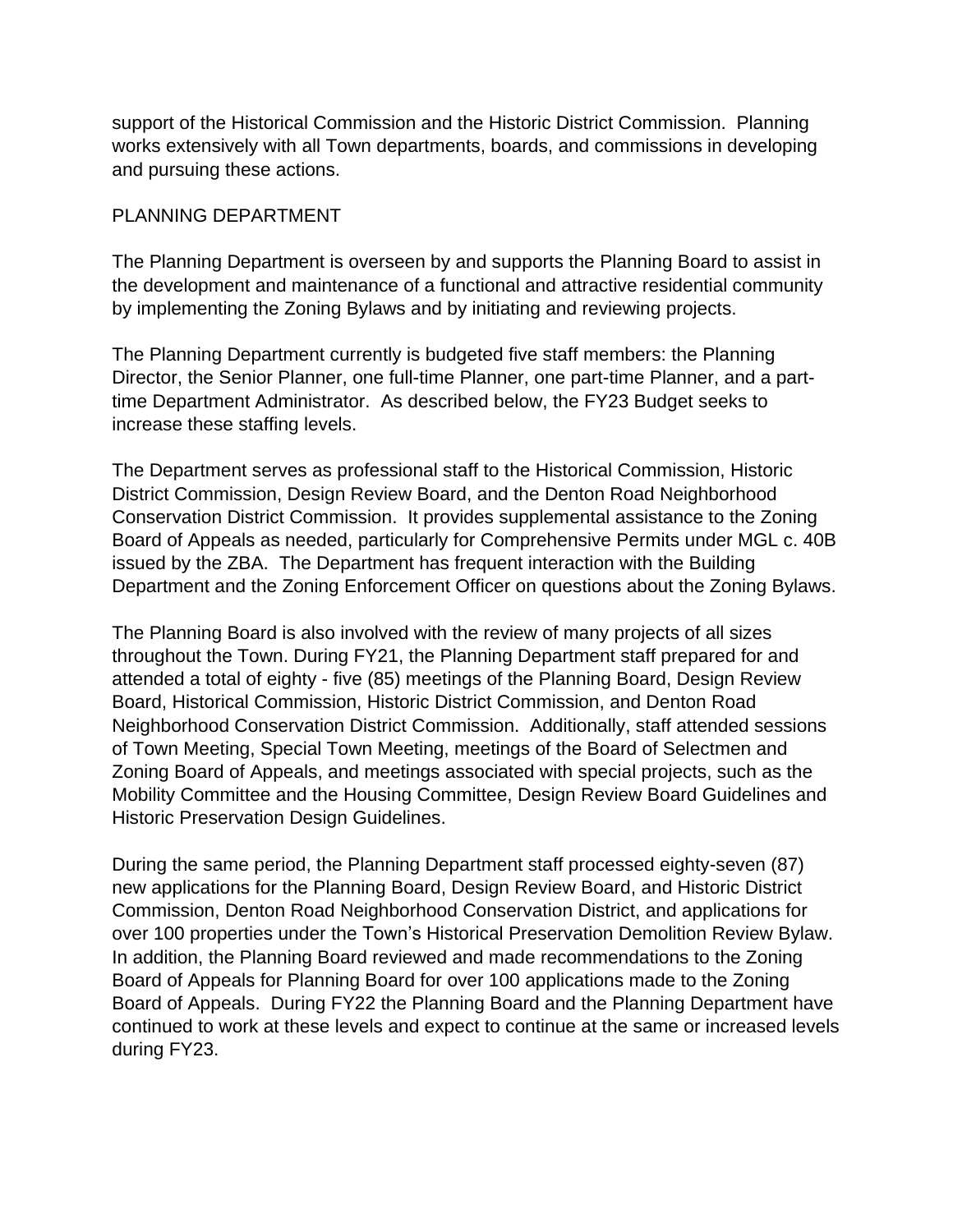With the volume of matters coming before the Planning Board and other supported boards, the increased complexity of these matters, preparing for and following up on many evening meetings, and on-going staffing issues, the Planning Department has been challenged, and occasionally has failed, to provide timely service to residents and businesses and to pursue the objectives of the Unified Plan despite providing many more hours of service than required by their positions. The Planning Board feels the staffing and outside support increases in the budget are essential to being able to provide expected levels of service, achieve the objectives of the Unified Plan, and respond to ever-rapidly evolving issues affecting residents and businesses in the Town. Over the next year, the Planning Board will also be evaluating whether further increases in Department Staff are necessary.



# PLANNING DIRECTOR

Reporting to the Board Chair, the Director's primary responsibility is to direct and administer the Town's planning programs and the permitting activities of the Planning Board and other supported Boards. The Director oversees the day-to-day operations of the Planning Department, directly supervises Department personnel, reviews all special permit applications presented to the Board, and prepares Town Meeting articles affecting the Zoning Bylaw.

The Director manages, directs and administers municipal land use planning, zoning, and subdivision control programs within the Town as delineated by state statute and Town Bylaws and Zoning Bylaws. The Director is instrumental in implementing the Unified Plan and the Housing Production Plan. The Director recommends, prepares, and implements policies, programs, plans, and studies needed to guide short-range and long-range planning and land use challenges and opportunities.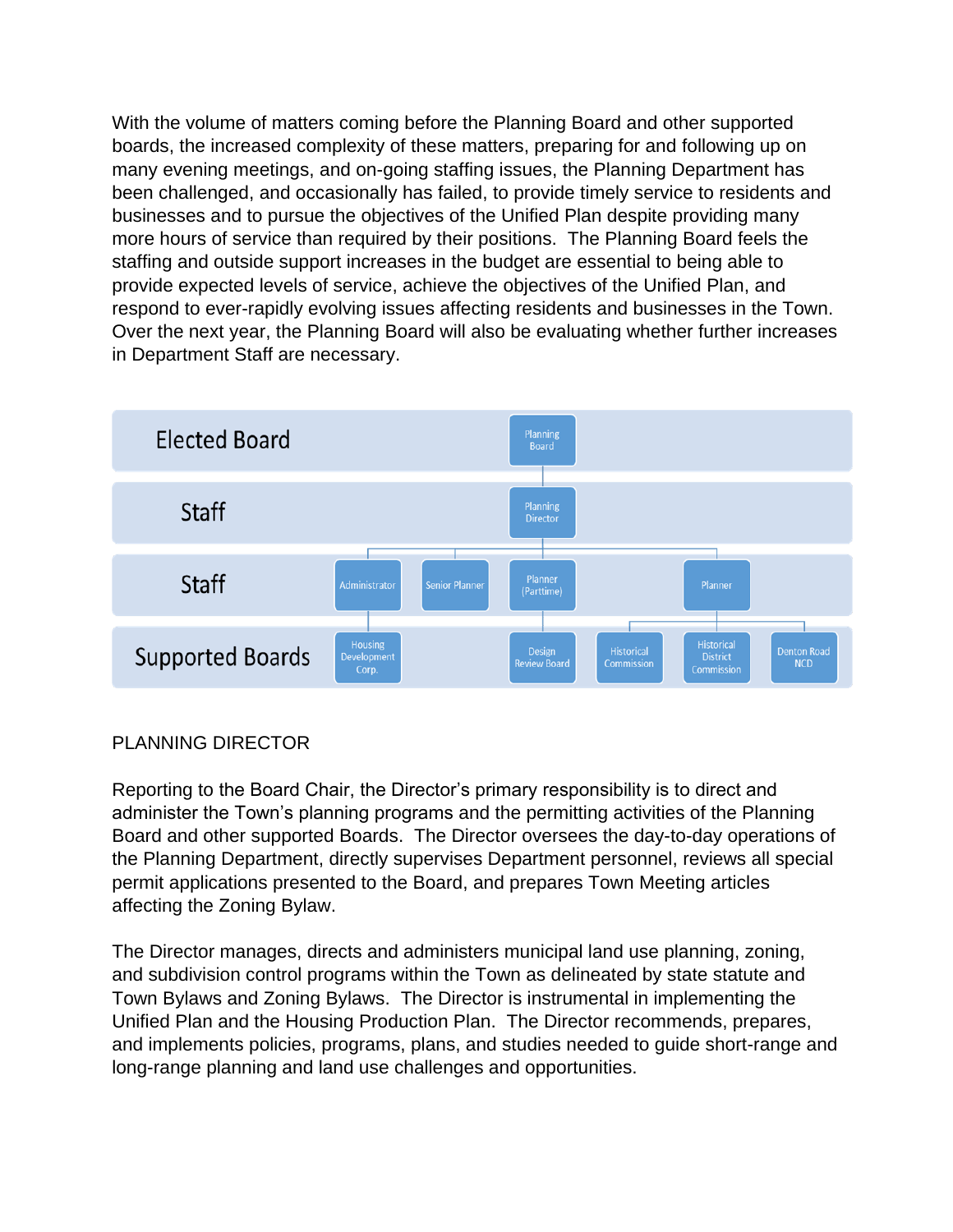### SENIOR PLANNER

The Senior Planner supports the Planning Director in carrying out municipal planning, zoning, and subdivision programs under the provisions of state law and Town bylaws. The Senior Planner performs a variety of complex technical and professional work in the current and long-range planning of the Town, including the development and implementation of land use policies and regulations. The Senior Planner plays a critical role in Large House Review and other permitting functions; provides staff support for the Planning Board and other serviced boards; assists the Director in staff and consultant supervision; and serves as Department Head in the Director's absence.

# PLANNERS

Each Planner performs work at both the technical and professional level in the preparation of community planning studies and reports. They make recommendations on comprehensive planning, zoning analysis, site plan review, design review, and related matters. They represent the Planning Board, the Director, and/or the Town at interdepartmental meetings, meeting of Town Boards, community groups, and regional and state agencies.

The Planners provide staff support to the Design Review Board, the Historic District Commission, the Historical Commission, and the Denton Road Neighborhood Conservation District Commission.

# DEPARTMENT ADMINISTRATOR

The Department Administrator has extensive knowledge of all rules and procedures of the Department and is the initial contact for almost all inquiries from residents and others to the Department and is able to respond to a majority of all inquiries. The Administrator also maintains Department records, and has primary responsibility for all record requests. The Administrator interacts with all other Town staff in organizing meetings and department interaction with other Town departments. The Administrator also handles correspondence, expense tracking, and issuance of notices by the Planning Board and Department.

The Department Administrator also administers affordable housing project applications.

The Planning Department also engages the services of an independent contractor to prepare minutes of the meetings of the Planning Board, the Design Review Board, the Historic District Commission, and the Historical Commission.

# BUDGET OVERVIEW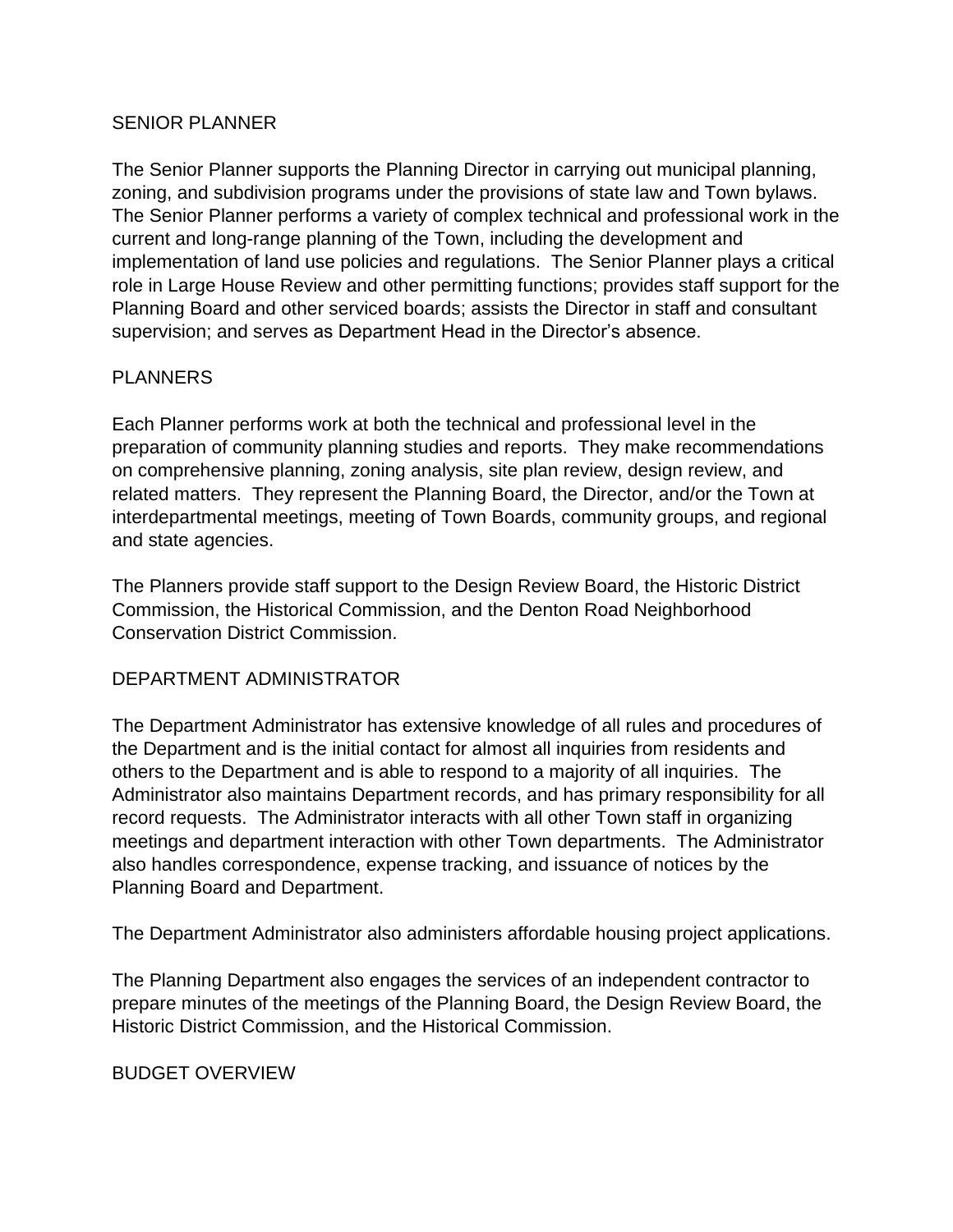The Planning Department's operating budget reflects an overall year on year increase of 28.07% consisting of an increase in Personal Service costs of \$74,373 or 23.52% and an increase in Expenses of \$27,900 or 58.0%.

The Personal Services cost increases are driven by an increase in staffing levels of .5 FTE by changing an existing half-time Planner to a full-time position. The budget includes an additional \$33,744.50 for salary and \$20,000 for benefit costs for this change to a full-time position.

The increase in Expenses result from increase of \$25,000 in the budget for outside consulting services. This increase will double this budget item from the current \$25,000 to \$50,000. This expense item has been static for the last ten years, being \$24,000 in FY12 and increased to \$25,000 in FY17. Planning believes that an increase is necessary to provide adequate funds to hire outside consultants to assist Planning in important area studies.

There is also an increase of \$2,900 to cover increased advertising and postage costs resulting from increased activity levels and increased rates.

| <b>PERMANENT STAFFING (FTES)</b> | <b>FY19</b><br><b>Actual</b> | <b>FY20</b><br><b>Actual</b> | <b>FY21</b><br>Actual | <b>FY22</b><br><b>Budget</b> | <b>FY23</b><br><b>Request</b> |
|----------------------------------|------------------------------|------------------------------|-----------------------|------------------------------|-------------------------------|
| Position Titles:                 |                              |                              |                       |                              |                               |
| Director                         | 1.0                          | 1.0                          | 1.0                   | 1.0                          | 1.0                           |
| <b>Senior Planner</b>            | 1.0                          | 1.0                          | 1.0                   | 1.0                          | 1.0                           |
| Planner                          | 1.5                          | 1.5                          | 1.5                   | 1.5                          | 2.0                           |
| Secretary/Technical Assistant    | 0.6                          | 0.6                          | 0.6                   | 0.6                          | 0.6                           |
| <b>Total Number of Positions</b> |                              | 4.1                          | 4.1                   |                              | 4.6                           |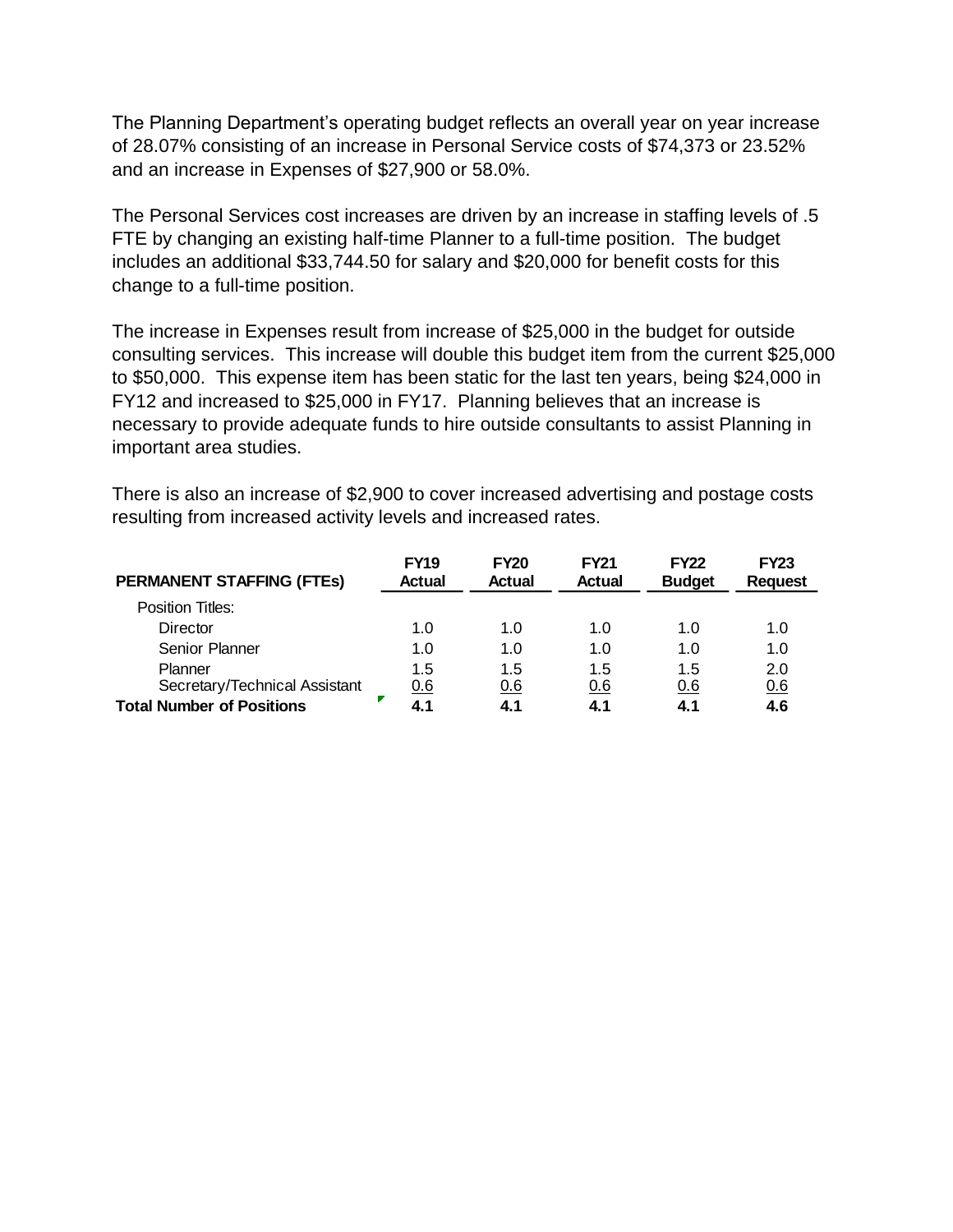|                         | Planning Department FY23 Operating Budget Request                          |                                                                           |                          |                       |                          |                                           |                        |                |                        |                       |  |  |  |
|-------------------------|----------------------------------------------------------------------------|---------------------------------------------------------------------------|--------------------------|-----------------------|--------------------------|-------------------------------------------|------------------------|----------------|------------------------|-----------------------|--|--|--|
| Org                     | <b>Account # 01-175</b><br><b>Object Account Title</b>                     | <b>Explanation</b>                                                        | <b>FY19</b><br>Actual    | <b>FY20</b><br>Actual | FY21<br>Actual           | <b>FY22</b><br><b>Budget</b>              | <b>FY23</b><br>Request |                | \$ Variance<br>FY22-23 | % Variance<br>FY22-23 |  |  |  |
|                         |                                                                            |                                                                           | <b>PERSONAL SERVICES</b> |                       |                          |                                           |                        |                |                        |                       |  |  |  |
|                         | 01175100 511010 Senior Administrator                                       | <b>Planning Director</b>                                                  | \$ 86,562                | \$83,947              | \$94,422                 | \$96,337                                  | \$98,746               | \$             | 2.409                  | 2.50%                 |  |  |  |
|                         | 01175100 511220 Other Professionals                                        | <b>Other Professionals</b>                                                | 117,087                  | 55,637                | 67,754                   | 178,458                                   | 224,917                | \$             | 46,459                 | 26.03%                |  |  |  |
|                         | 01175100 511370 Support Staff                                              | <b>Support Staff</b>                                                      | 23,217                   | 26,611                | 41,572                   | 33,930                                    | 35,235                 | \$             | 1,305                  | 3.85%                 |  |  |  |
|                         | 01175100 512290 Other Support Staff                                        | Other Support Staff                                                       | 1.127                    | 7,015                 | 7,786                    | 7,500                                     | 11,700                 | $\mathbb{S}$   | 4,200                  | 56.00%                |  |  |  |
|                         | PERSONAL SERVICES SUBTOTAL                                                 | PERSONAL SERVICES SUBTOTAL                                                | 227,993                  | 173,209               | 211.534                  | 316.225                                   | 370,597                | \$             | 54,373                 | 17.19%                |  |  |  |
|                         |                                                                            |                                                                           |                          |                       |                          |                                           |                        |                |                        |                       |  |  |  |
|                         |                                                                            | <b>Benefits</b>                                                           |                          |                       |                          |                                           | 20,000                 |                |                        |                       |  |  |  |
|                         |                                                                            | PERSONAL SERVICES SUBTOTAL + BENEFITS                                     | 227.993                  | 173.209               | 211.534                  | 316.225                                   | 390.597                | \$             | 74.373                 | 23.52%                |  |  |  |
|                         |                                                                            |                                                                           |                          |                       |                          |                                           |                        |                |                        |                       |  |  |  |
|                         |                                                                            |                                                                           | <b>EXPENSES</b>          |                       |                          |                                           |                        |                |                        |                       |  |  |  |
|                         | 01175200 517010 Medical Expenses                                           |                                                                           |                          |                       | $\overline{a}$           |                                           |                        | \$             |                        | 0.00%                 |  |  |  |
|                         | 01175200 517040 Tuition Reimbursement                                      | For job related academic courses.                                         | $\overline{\phantom{a}}$ |                       | $\overline{\phantom{a}}$ |                                           |                        | \$             |                        | 0.00%                 |  |  |  |
|                         |                                                                            | For retaining professional and                                            |                          |                       |                          |                                           |                        |                |                        |                       |  |  |  |
|                         | 01175200 530900 Other Professional Services <sup>1</sup>                   | consultant services                                                       | 3,731                    | 1,859                 |                          | 25,000                                    | 50,000                 | \$             | 25,000                 | 100.00%               |  |  |  |
| 01175200 534010 Postage |                                                                            | For all mailing.                                                          | 2.924                    | 1,617                 | 2.056                    | 3,600                                     | 4.000                  | $\mathbb{S}$   | 400                    | 11.11%                |  |  |  |
|                         |                                                                            | For all newspaper public notice of                                        |                          |                       |                          |                                           |                        |                |                        | 100.00%               |  |  |  |
|                         | 01175200 534030 Advertising - General                                      | meetings and public hearings.                                             | 1,283                    | 1,037                 | 4,293                    | 2,500                                     | 5,000                  | \$             | 2,500                  |                       |  |  |  |
|                         | 01175200 542010 General Office Supplies + Furniturthe Planning Department. | For all other office supplies needed by                                   | 1,799                    | 2,705                 | 1,328                    | 2,500                                     | 2,500                  | \$             |                        | 0.00%                 |  |  |  |
|                         |                                                                            | Unique Planning Software and staff                                        |                          |                       |                          |                                           |                        |                |                        |                       |  |  |  |
|                         | Technology                                                                 | cell phones                                                               |                          |                       |                          | 4,000                                     | 4,000                  | \$             |                        | 0.00%                 |  |  |  |
|                         |                                                                            | For mileage reimbursement for use of                                      |                          |                       |                          |                                           |                        |                |                        |                       |  |  |  |
|                         |                                                                            | private vehicles by Planning                                              |                          |                       |                          |                                           |                        |                |                        | 0.00%                 |  |  |  |
|                         | 01175200 571010 Travel - Mileage                                           | Department staff for subdivision, site<br>inspections, regional meetings. | 57                       | $\overline{a}$        | 20                       | 500                                       | 500                    | \$             |                        |                       |  |  |  |
|                         |                                                                            | For attendance at conferences and                                         |                          |                       |                          |                                           |                        |                |                        |                       |  |  |  |
|                         | 01175200 571110 Prof. Development                                          | seminars.                                                                 | 955                      | 864                   | 403                      | 5,000                                     | 5,000                  | \$             |                        | 0.00%                 |  |  |  |
|                         |                                                                            | For professional assoc. membership                                        |                          |                       |                          |                                           |                        |                |                        |                       |  |  |  |
|                         |                                                                            | and Town's dues to MetroWest                                              |                          |                       |                          |                                           |                        |                |                        | 0.00%                 |  |  |  |
|                         | 01175200 573010 Dues and Publications                                      | Regional Collaborative.                                                   | 6,092                    | 5,305                 | 5,427                    | 5,000                                     | 5,000                  | $$\mathbb{S}$$ |                        |                       |  |  |  |
| 01175200 578090         | Unclassified Expenses                                                      |                                                                           | $\overline{a}$           |                       | $\overline{a}$           |                                           |                        | \$             |                        | 0.00%                 |  |  |  |
| 01175200 583120         | <b>Office Machines Replacement</b>                                         |                                                                           | $\overline{\phantom{0}}$ | 380                   | $\overline{\phantom{a}}$ | $\blacksquare$                            |                        | \$             |                        | 0.00%                 |  |  |  |
|                         | <b>EXPENSE SUBTOTAL</b>                                                    | <b>EXPENSE SUBTOTAL</b>                                                   | 16,841                   | 13,766                | 13,527                   | 48,100                                    | 76,000                 | \$             | 27,900                 | 58.00%                |  |  |  |
|                         | Other Charges & Expenses                                                   | fiscal year                                                               | 675                      |                       |                          |                                           |                        | \$             |                        | 0.00%                 |  |  |  |
|                         | <b>DEPARTMENT TOTAL</b>                                                    | DEPARTMENT TOTAL \$245,508 \$186,975                                      |                          |                       |                          | $\vert$ \$225,061   \$364,325   \$466,597 |                        |                | \$102,273              | 28.07%                |  |  |  |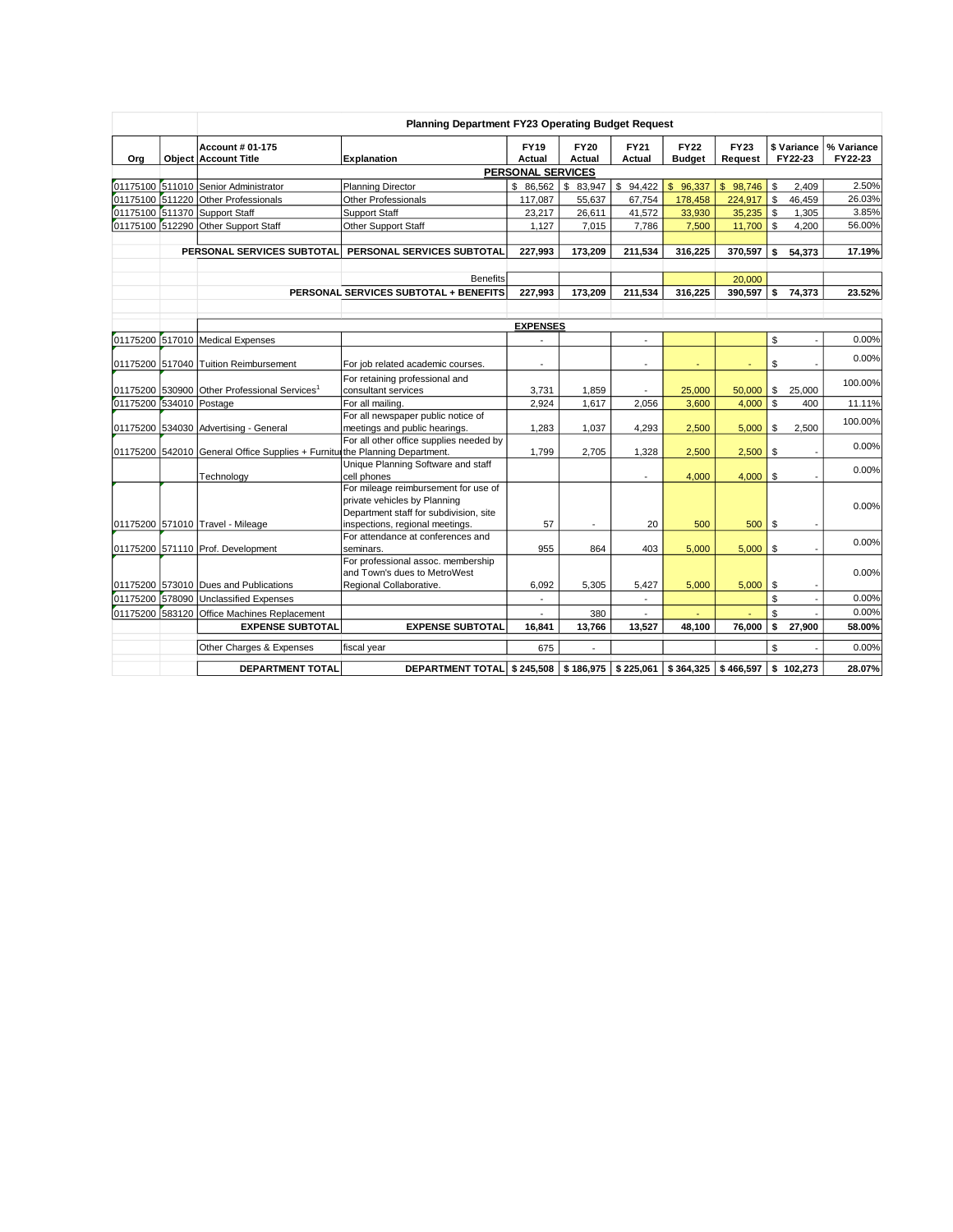

**The Advisory Committee** is appointed by the Moderator and consists of 15 members appointed to 3 year terms. The Committee has a part-time administrative assistant and the committee budget provides for the cost of printing and mailing Advisory reports to Town Meeting.

The **Advisory Committee Reserve Fund** of \$175,000 provides funding for expenses that are extraordinary or that were unforeseen when Annual Town Meeting appropriated the budget for that fiscal year. Use of the Reserve Fund reduces the need to defer critical expenses and/or to call Special Town Meetings to deal with events with limited expense impact. Transfers from the Reserve Fund are made under Motions passed by one of the Town Boards and approved by the Advisory Committee. Thus far in FY22 no funds have been withdrawn from the Advisory Reserve Fund.

|                                          | <b>Advisory Committee Operating Request</b> |                                    |    |             |    |             |    |             |    |                          |    |                          |             |                          |            |  |
|------------------------------------------|---------------------------------------------|------------------------------------|----|-------------|----|-------------|----|-------------|----|--------------------------|----|--------------------------|-------------|--------------------------|------------|--|
| <b>DEPARTMENT</b><br><b>EXPENDITURES</b> |                                             |                                    |    | <b>FY19</b> |    | <b>FY20</b> |    | <b>FY21</b> |    | <b>FY22</b>              |    | <b>FY23</b>              | \$ Variance |                          | % Variance |  |
| Org                                      | Obj                                         | Description                        |    | Actual      |    | Actual      |    | Actual      |    | <b>Budget</b>            |    | Request                  |             | FY22-23                  | FY22-23    |  |
| 01131100                                 | 511370                                      | Clerical                           |    | 9,131       |    | 6,092       |    | 7,170       |    | 10,000                   |    | 12,000                   |             | 2,000                    | 20.00%     |  |
|                                          |                                             | <b>Subtotal, Personal Services</b> | \$ | 9,131       | \$ | 6,092       | S  | 7,170       | \$ | 10,000                   | \$ | 12,000                   | \$          | 2,000                    | 20.00%     |  |
| 01131200                                 | 534010                                      | Postage                            |    | 5,395       |    | 4,301       |    | 5,456       |    | 7,000                    |    | 7,000                    |             | $\overline{\phantom{a}}$ | 0.00%      |  |
| 01131200                                 | 534030                                      | Advertising - General              |    | 169         |    | 189         |    | 79          |    | 200                      |    | 200                      |             | $\overline{\phantom{0}}$ | 0.00%      |  |
| 01131200                                 | 534040                                      | Printing and Mailing               |    | 9,720       |    | 7,136       |    | 6,683       |    | 10,500                   |    | 9,000                    |             | (1,500)                  | $-14.29%$  |  |
| 01131200                                 | 542010                                      | <b>Office Supplies</b>             |    | 1,223       |    | 395         |    | 30          |    | 1,450                    |    | 1,000                    |             | (450)                    | $-31.03%$  |  |
| 01131200                                 | 571140                                      | Conf/Mtgs - Comm/Board Members     |    | 180         |    | ۰.          |    | ٠           |    | $\overline{\phantom{a}}$ |    | $\overline{\phantom{0}}$ |             | $\overline{\phantom{0}}$ | 0.00%      |  |
| 01131200                                 | 573040                                      | Dues - Committee/Board Members     |    | 345         |    | 345         |    | 345         |    | 350                      |    | 350                      |             | ٠                        | 0.00%      |  |
|                                          |                                             | <b>Subtotal, Expenses</b>          | \$ | 17,033      | \$ | 12,365      | \$ | 12,593      | \$ | 19,500                   | \$ | 17,550                   | \$          | (1,950)                  | -10.00%    |  |
|                                          |                                             | Total                              | \$ | 26,164      |    | \$18,457    |    | \$19,764    |    | \$29,500                 | \$ | 29,550                   | \$          | 50                       | 0.17%      |  |
| 01132200                                 | 579000                                      | <b>Advisory Reserve Fund</b>       |    | \$145,000   |    | \$175,000   |    | \$175,000   |    | \$175,000                |    | \$175,000                | \$          |                          | 0.00%      |  |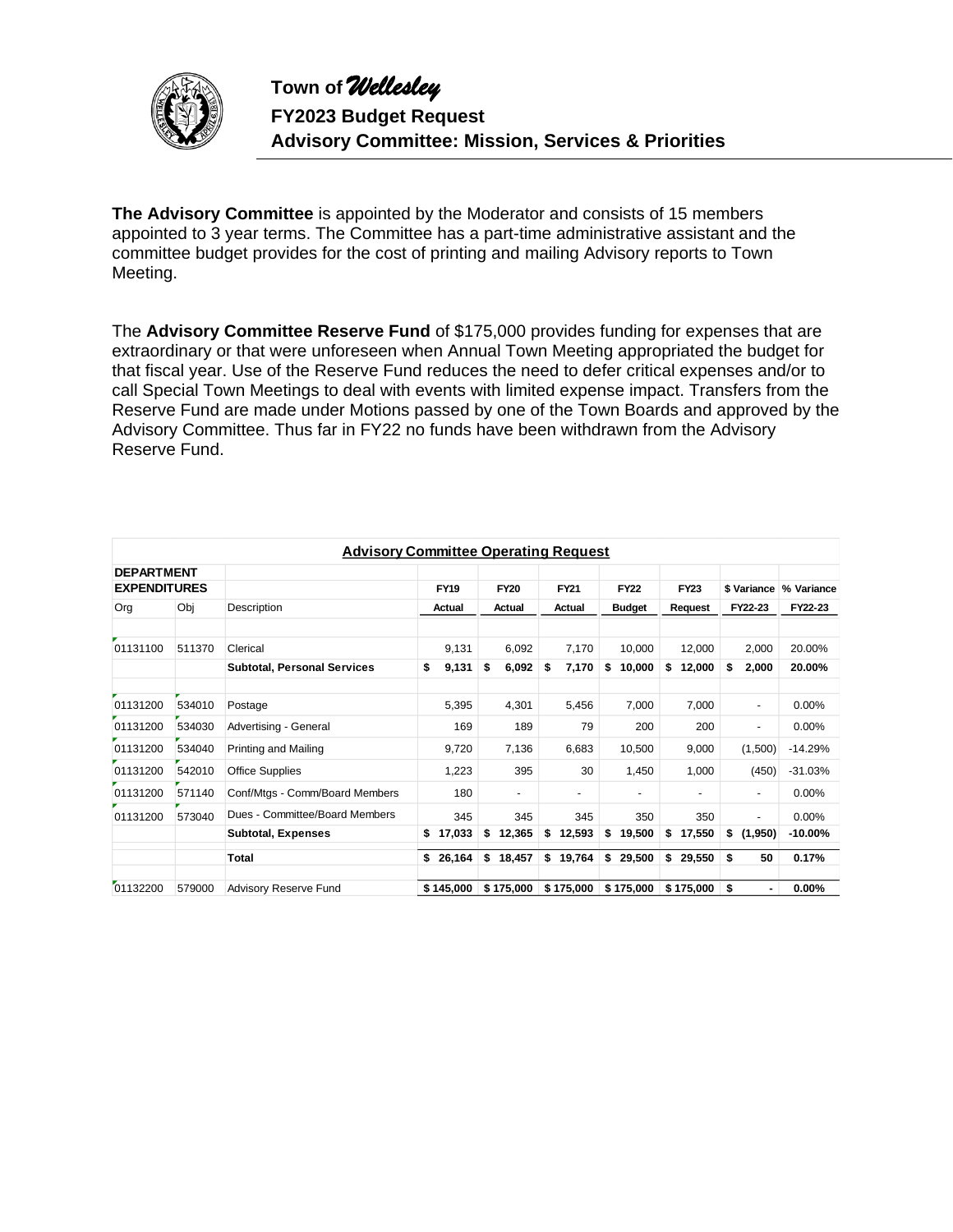

**Town of** *Wellesley* **FY2023 Budget Request Human Resources: Mission, Services & Priorities**

#### *MISSION*

*Our mission is to attract and retain the staff necessary for the Town of Wellesley to function at optimal capacity. To this end, our major areas of responsibility and services are the administration of classification and salary plans for all Town employees, recruitment, maintenance of employee records, administration of employee group insurance programs, oversee the safety and workers' compensation programs, administration of performance evaluations, employee relations, consultation with boards, committees and department heads on employment issues, professional development and compliance with state and federal employment laws.* 

#### HUMAN RESOURCES BOARD AND DEPARTMENT

The Human Resources Board is comprised of five members appointed by the Moderator to three-year terms. The Department of Human Resources is staffed by six professionals, led by the Director of Human Resources. The staff includes the Assistant Human Resources Director who is primarily responsible for providing recruitment, professional development, job classification support and working with the Director and Department Heads in all employment actions. The Benefits Coordinator helps to manage the Town's generous package of available insurance and health savings plans. The Workers Compensation and Leave Coordinator ensures compliance with O.S.H.A, promotes workplace safety and manages long-term leaves of absences. The Human Resource Department is also supported by a Human Resources Specialist and Benefit Specialist.

The Human Resources Department's primary purpose is to act as a resource to departments Town-wide on all aspects of employment issues. These issues include recruitment, administration of benefits such as health, dental and life insurance plans, new employee orientation, professional development opportunities, maintenance of individual employee files, workers compensation, employee assistance program, communication and oversight of employment policies, compliance with the Town's by-laws, State and Federal employment laws and regulations, and other responsibilities as appropriate for school department employees and retirees.

Historically, the Human Resources Department has been designated by the Select Board as the Town's collective bargaining representative with the Town's employee unions and associations. In addition to negotiating contract agreements, the Department is responsible for working with management on the day-today administration and interpretation of collective bargaining agreements, as well as grievance and arbitration administration and decision/impact bargaining matters.

The Human Resources Department assists Town departments in the assignment of work tasks by formulating job descriptions and ranking these descriptions based on several factors, including level of responsibility, education and know-how, thereby establishing and maintaining a job classification system for the Town. The Department also coordinates the various annual performance evaluations for individual employees. The Department also collects and reviews outside employment and market data to recommend wage and benefit package changes to the Town's compensation plans.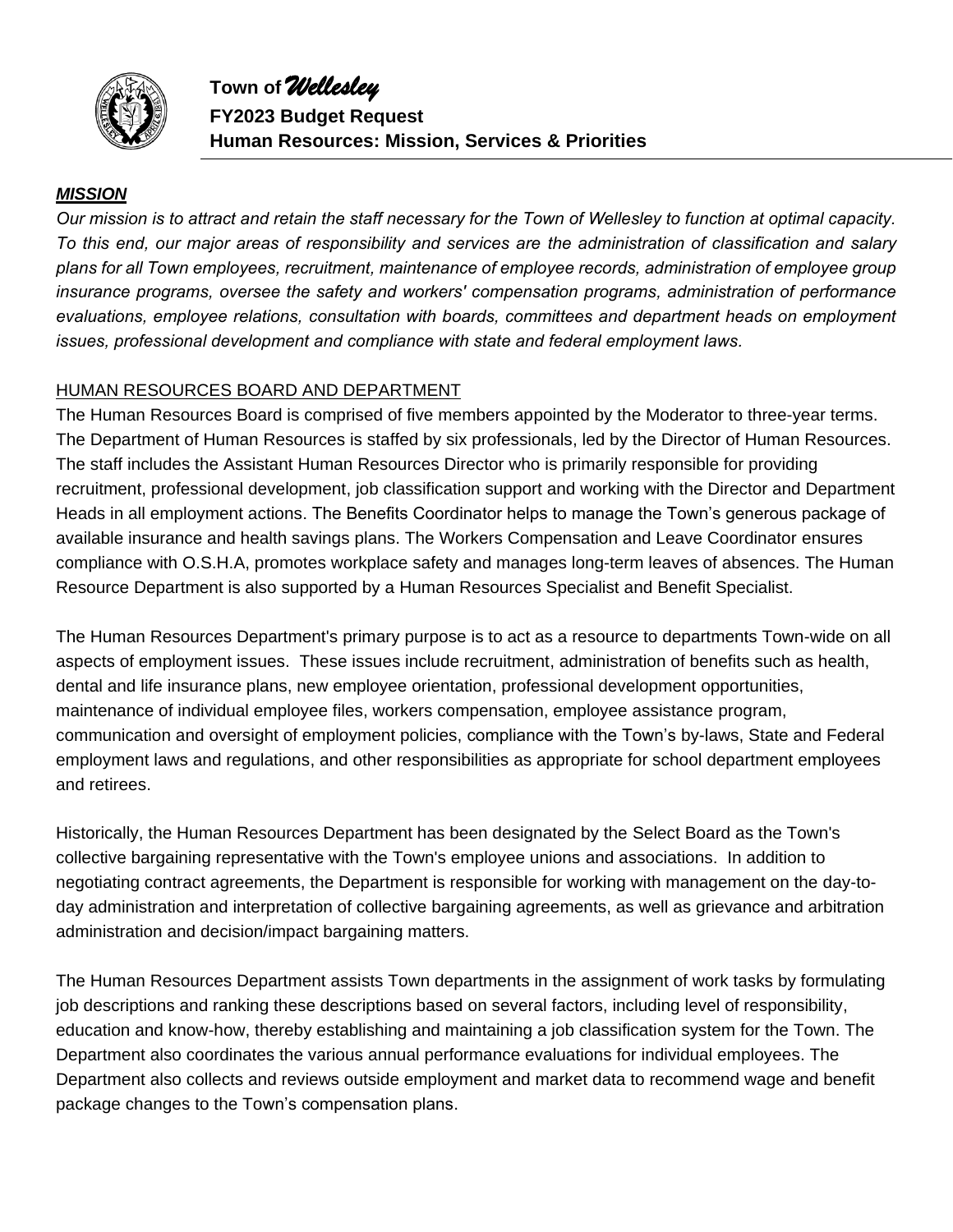

#### FY23 Goals



The goals for FY23 are expected to continue to focus on improving the employee experience, updating policies and procedures, continue to promote professional development and ensure that the Town's salary structure remains competitive:

#### *Diversity, Equity and Inclusion*

• *Lead initiative to introduce key strategies to help departments make progress on their diversity, equity and inclusion goals. Coordinate Town-wide diversity, equity and inclusion goals into professional development, recruitment, policies and procedures.* 

#### *COVID-19*

• *Continue to provide leadership and act as a primary resource for all Department Heads and employees during the ongoing COVID-19 pandemic. Adjust department functions to accommodate physical restrictions. Provide guidance on new state and federal regulations, health and safety measures and employment issues related to COVID-19.*

#### *Update Policies and Procedures*

• *Continue to recommend updates, additions, changes and deletions to the Town's personnel policies and procedures.* 

#### Operating Budget Summary

The Human Resource Department's budget is considered to be at a base level and is at the recommended guideline with an **overall year-to-year increase of 2.75%.** There are no additional positions or new line items included this